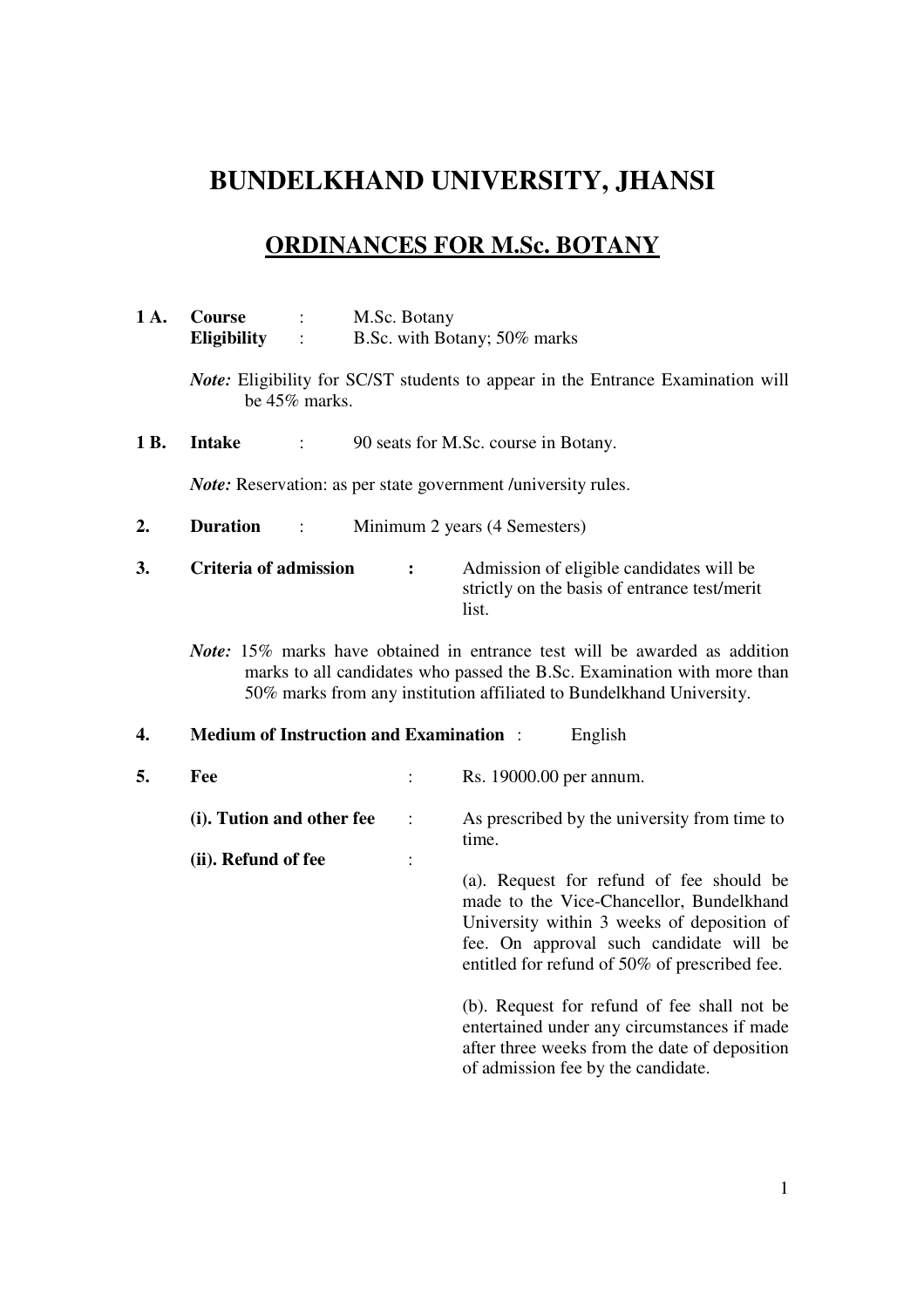#### **6. Examination Schedule:**

| July 15         | $\sim 100$           | Start of Teaching for Semester I and III classes. |
|-----------------|----------------------|---------------------------------------------------|
| October 31 :    |                      | Teaching ends.                                    |
| November $15$ : |                      | Start of Semester Exam for Semester I and III.    |
| December 1 :    |                      | End of Examination.                               |
| December 15 :   |                      | Start of Teaching for Semester II and IV.         |
| March 30        | $\ddot{\phantom{0}}$ | Teaching ends.                                    |
| April 15        | $\ddot{\cdot}$       | Start of Exam for Semester II and IV.             |
| April 30        | $\ddot{\cdot}$       | End of Exam.                                      |

It is suggested that Practical Examinations be conducted before the theory Examinations.

#### **(i). Attendance:**

Minimum attendance required to become eligible to appear in the examination for each paper shall be 75% of the class lectures (for each of Theory and Practical). In case a student is short of attendance due to illness, participation in sports, extra curricular activities etc. the following rules shall apply.

(a). Shortage of attendance of up to  $10\%$  shall be conducted by HOD on specific recommendations of the course instructor.

(b). A shortage of attendance of up to 25% can be condoned by the Vice-Chancellor on specific recommendations of the HOD.

#### **(ii). Process of Evaluation:**

Minimum-passing marks of Theory Semester Exam and Sessionals combined will be 40% for each paper.

#### **(a). Theory Papers:**

Semester Examination shall be conducted by the university as mentioned in the academic calendar of the Department. The question papers will be set by examiners appointed by Vice-Chancellor based on recommendations of Board of Studies. At least 50% of question papers should be set by examiners from other universities running the curriculum suggested by Curriculum Development Committee (CDC). University Grants Commission, New Delhi. The pattern of question papers will be decided by the university. The weightage of Theory Semester Exam will be 70% for each paper.

#### **(b). Sessional Examination :**

 The paper instructor shall conduct Sessional Examination for each Theory paper within 50 – 60 days of the start of the Semester. The questions should be so set to test the understanding of the subject by the student as well as problems from Tutorials. The weightage of Sessional Examination will be 20% and that of Student Seminar/Assignments will be 10%. Sessionals are to be conducted by the concerned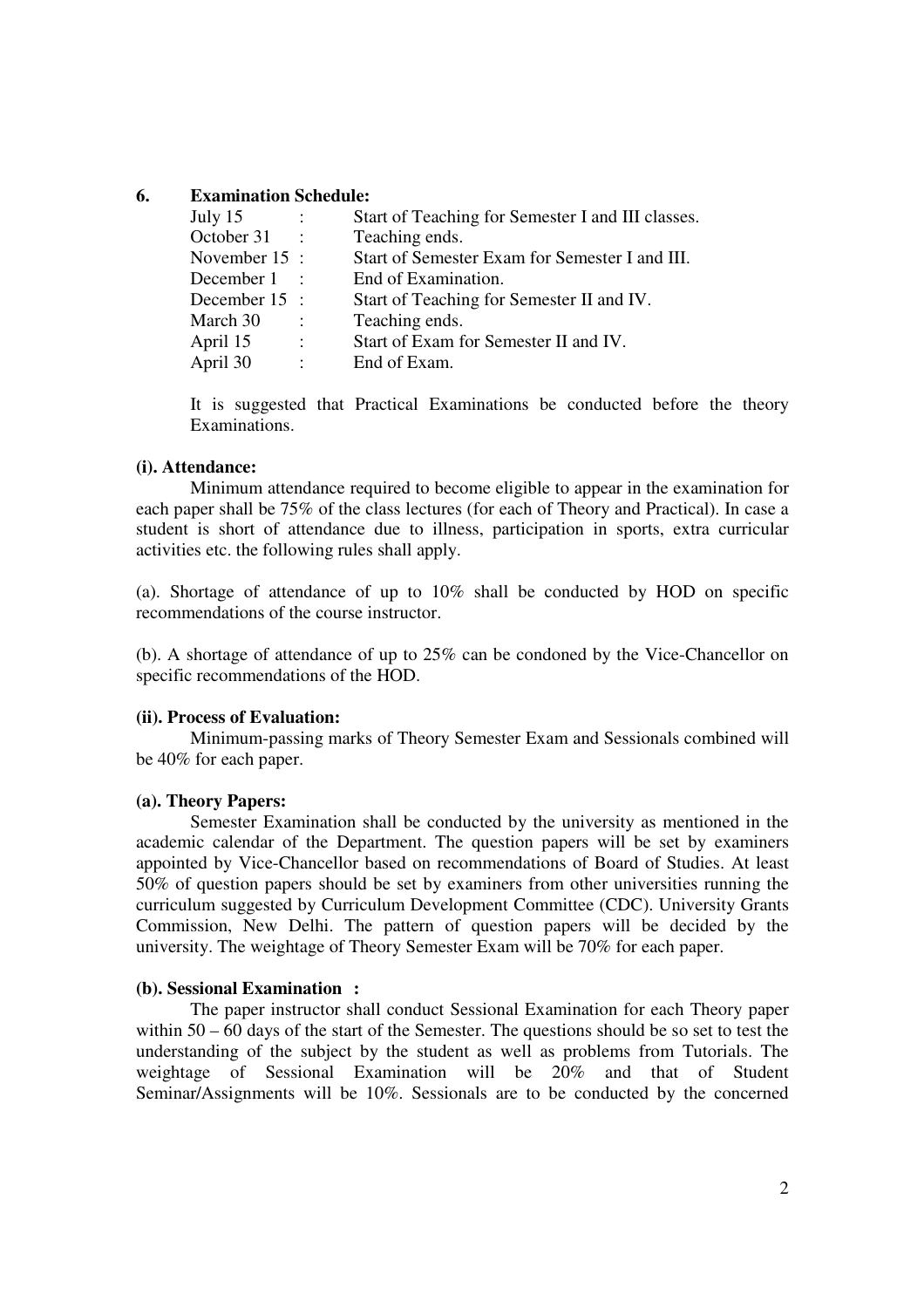instructors teaching that paper. The Sessional marks should be submitted to Departmental Head.

#### **(c). Practical Examination:**

Practical Examinations shall be conducted by examiners appointed by Vice-Chancellor on recommendations of Course Committee of Department/Board of Studies. The practical examination will be conducted at the end of each semester. Minimum passing marks in practical paper will be 40%.

#### **(d). Educational Tours:**

Educational tours for students of some Department should be conducted by the concerned Departments between Semesters II and III as a compulsory part of Curriculum and should be funded by the University.

#### **(e). M.Sc. Research Project/Dissertation:**

Each student of M.Sc. (Final) Semester IV will have to undertake Dissertation under the guidance of his supervisor for a period of  $4 - 5$  months. The supervisor will normally be a faculty member of the Department. The student will have the option of undertaking Dissertation in the Department itself or in other institutions on prior approval.

#### **(f). Submission of Dissertation:**

The student will be allowed to submit his thesis once his supervisor is satisfied with the progress and completion of research work. The Dissertation work should comprise of original research. The student will have to submit his thesis in four copies for evaluation. The thesis should include a certificate of original work carried out by the student duly signed by the candidate, his supervisor and Department Head.

#### **(g). Evaluation of Dissertation/Thesis:**

The student will have to defend his research work carried out in Dissertation in front of Examiners [comprising of his Supervisor Internal Examiner and an External Examiner appointed by Vice-Chancellor/Dean (Academic)] and an audience. The Examiners will do the assessment of the project work jointly. If the examiners decided that the performance of the student is unsatisfactory, the student will have to conduct additional work suggested by examiners and rewrite the Dissertation/Thesis and resubmit.

#### **(h). Qualifying Marks and Promotion:**

The minimum passing marks shall be 40% in each paper. The division shall be awarded on the basis of percentage of total marks secured in the aggregate of all years by a candidate, as per details given below:

- (i). First division with distinction : 75% and above
- 
- 
- 

(ii). First division:  $60\%$  or more than but less than 75% (iii). Second division:  $50\%$  or more than but less than  $60\%$ (iv). Third division:  $40\%$  or more than but less than  $50\%$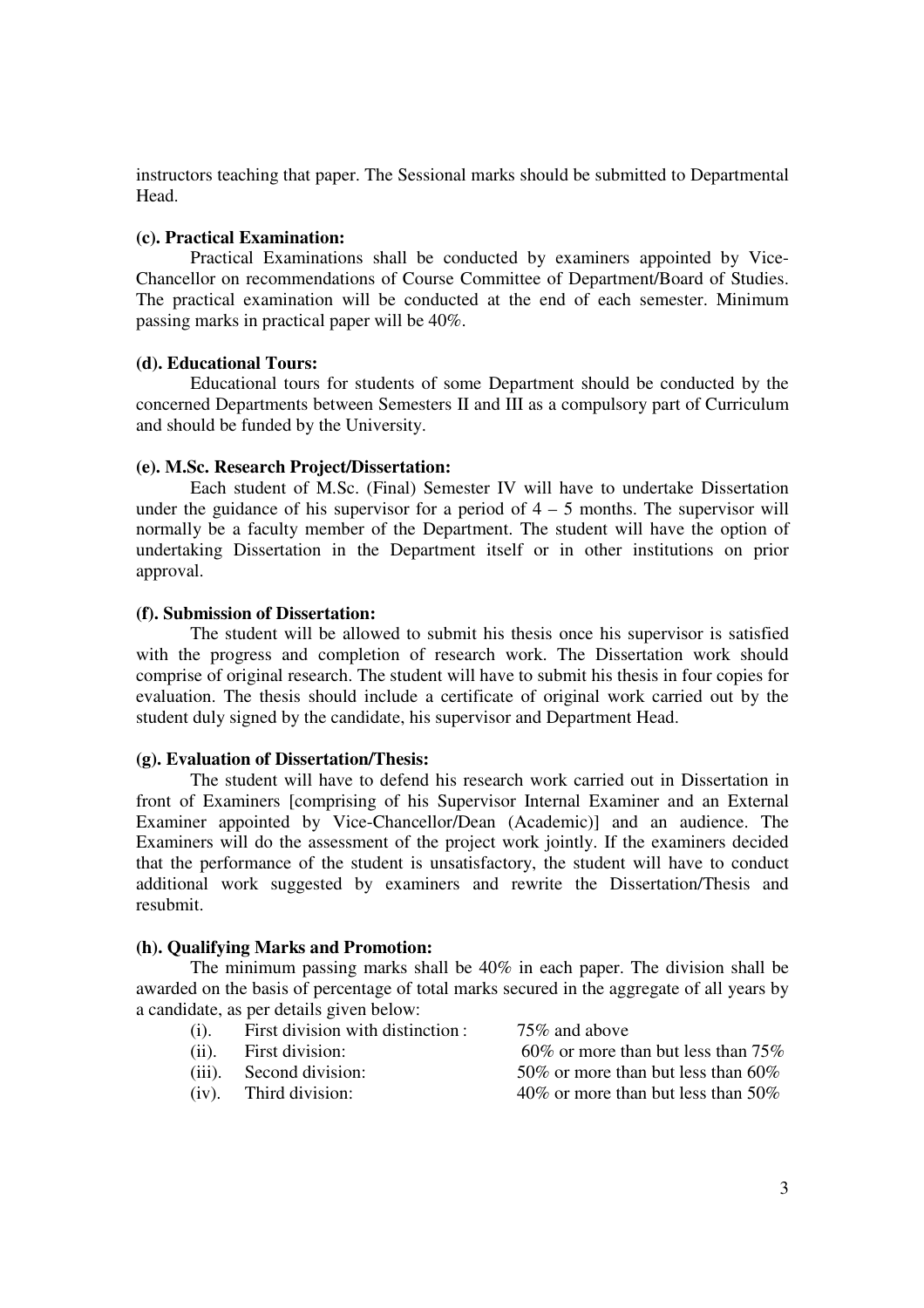A candidate having back paper/s can be provisionally promoted to the next Semester if he fulfills the following condition:

If he has obtained 40% marks in the aggregate of all papers but has failed to secure 40% marks in each theory paper, sessional, practical, industrial visit and project work.

#### **(i). Declaration of results and award of degree:**

After completion of the evaluation process, result will be declared by the university. Candidates declared successful will get the provisional certificate from the Registrar/Vice-Chancellor of the University immediately after the declaration of the result. Formal Degree will be conferred at the time of convocation to be held annually.

#### **(j). Back Paper and Improvement:**

In case, a candidate is unable to clear maximum of two theory papers in a semester examination, he will be promoted to next year on the condition that he has to clear back paper/s, which shall be conducted along with the scheduled exam of back paper for University students. In case a student fails to appear in Theory or Practical examination, he will be given a chance to appear in the back paper examination. But a prior request has to be made by the student and the permission for the same should be granted by Director of the concerned Institute or Dean (Academic). Such candidate will be given a maximum of two attempts to clear these back papers. Further the student has to pay additional fee to appear in the back paper examination as fixed by the university.

A student may be allowed one chance to improve his/her division for a maximum of two papers in subsequent examination of concerned papers. The improvement of percentage will be allowed in both Previous and Final years. For improvement of percentage in Semester examinations, a candidate can take examination of only one paper in each semester. The improvement of percentage will be done only at the end of the academic year.

#### **(k). Ex-Student:**

In case a student fails in the examination as per relevant provision, he/she may be allowed to re-appear in the subsequent examination as an ex-student, without attending classes. He/She shall be required to appear and clear all papers, exam etc. as per provision of the syllabus in that year.

In such case the marks obtained by the student in Dissertation and Practical exams obtained earlier would be carried over.

#### **(l). Scrutiny:**

Scrutiny facility will be given to the student in two papers on payment of prescribed fee as decided by the University from time to time.

#### **(m). Amendment:**

Any ordinance, fee structure and eligibility is subjected amendment from time to time as may be decided by appropriate body of the University.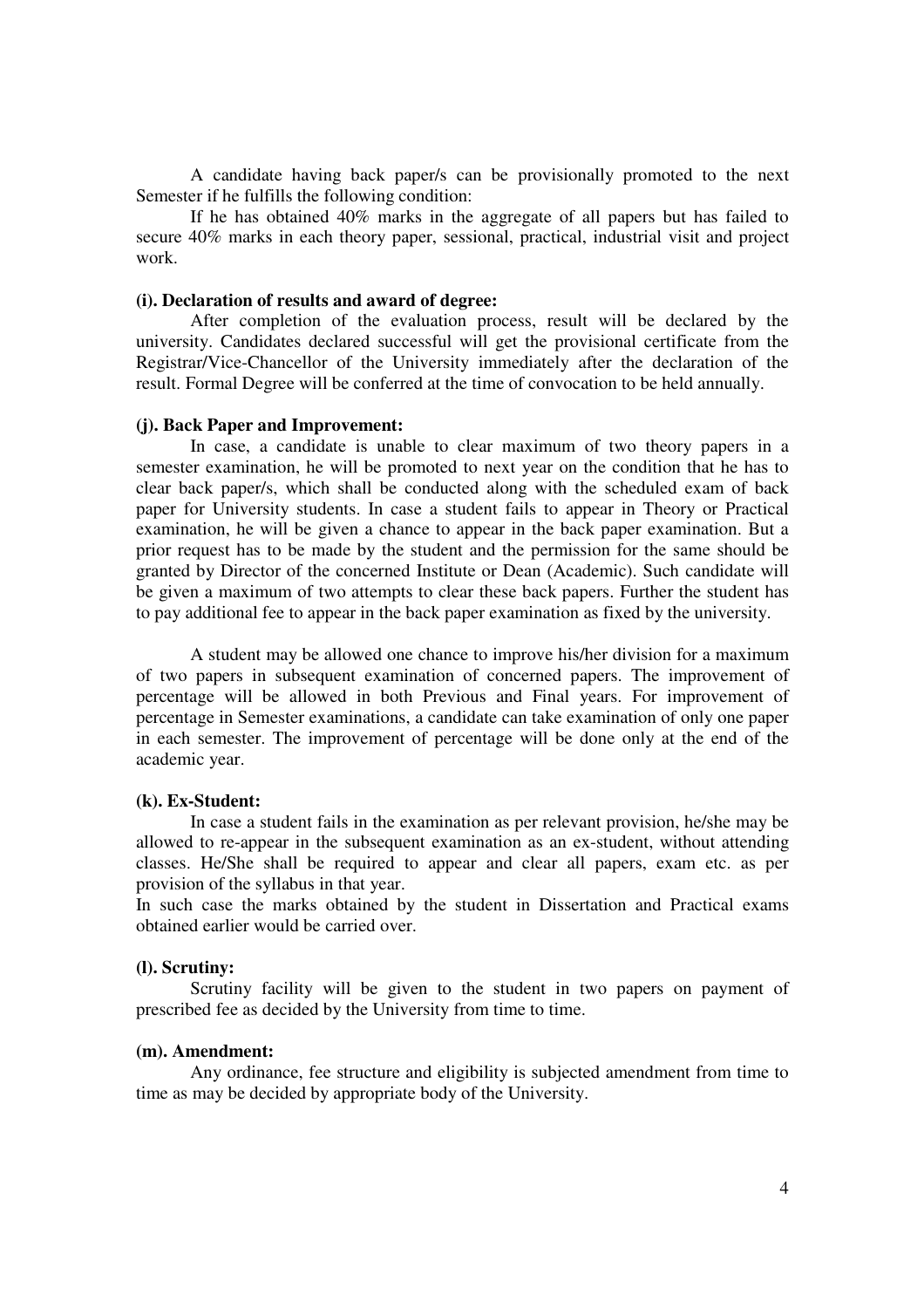# **DEPARTMENT OF BOTANY M.Sc. BOTANY (SEMESTER PATTERN)**

### **I Semester**

| Paper<br>No. | <b>Paper Name</b>             | Paper<br>code  | <b>Theory</b><br><b>Marks</b> | <b>Sessional</b><br><b>Marks</b> | Seminar/<br><b>Assignment</b> | <b>Total</b><br><b>M.</b> |
|--------------|-------------------------------|----------------|-------------------------------|----------------------------------|-------------------------------|---------------------------|
|              |                               |                |                               |                                  | <b>Marks</b>                  |                           |
|              | Cell Biology of Plants        | <b>BOY-111</b> | 70                            | 20                               | 10                            | 100                       |
| П            | Molecular Biology of Plants   | <b>BOY-112</b> | 70                            | 20                               | 10                            | 100                       |
| III          | Biology & Diversity of        | <b>BOY-113</b> | 70                            | 20                               | 10                            | 100                       |
|              | Viruses, Bacteria & Fungi     |                |                               |                                  |                               |                           |
| IV           | Biology & Diversity of Algae, | <b>BOY-114</b> | 70                            | 20                               | 10                            | 100                       |
|              | Bryophytes & Pteridophytes    |                |                               |                                  |                               |                           |
|              | Practical                     |                |                               |                                  |                               | 100                       |
|              | <b>Total</b>                  |                |                               |                                  |                               |                           |

### **II Semester**

| Paper<br>No. | <b>Paper Name</b>       | Paper<br>code  | <b>Theory</b><br><b>Marks</b> | <b>Sessional</b><br><b>Marks</b> | Seminar/<br><b>Assignment</b> | <b>Total</b><br>М. |
|--------------|-------------------------|----------------|-------------------------------|----------------------------------|-------------------------------|--------------------|
|              |                         |                |                               |                                  | <b>Marks</b>                  |                    |
| V            | Genetics & Cytogenetics | <b>BOY-115</b> | 70                            | 20                               | 10                            | 100                |
| VI           | Biology & Diversity of  | <b>BOY-116</b> | 70                            | 20                               | 10                            | 100                |
|              | Gymnosperms             |                |                               |                                  |                               |                    |
| VII          | Taxonomy of Angiosperms | <b>BOY-117</b> | 70                            | 20                               | 10                            | 100                |
| <b>VIII</b>  | <b>Plant Physiology</b> | <b>BOY-118</b> | 70                            | 20                               | 10                            | 100                |
|              | Practical               |                |                               |                                  |                               | 100                |
|              | <b>Total</b>            |                |                               |                                  |                               | 500                |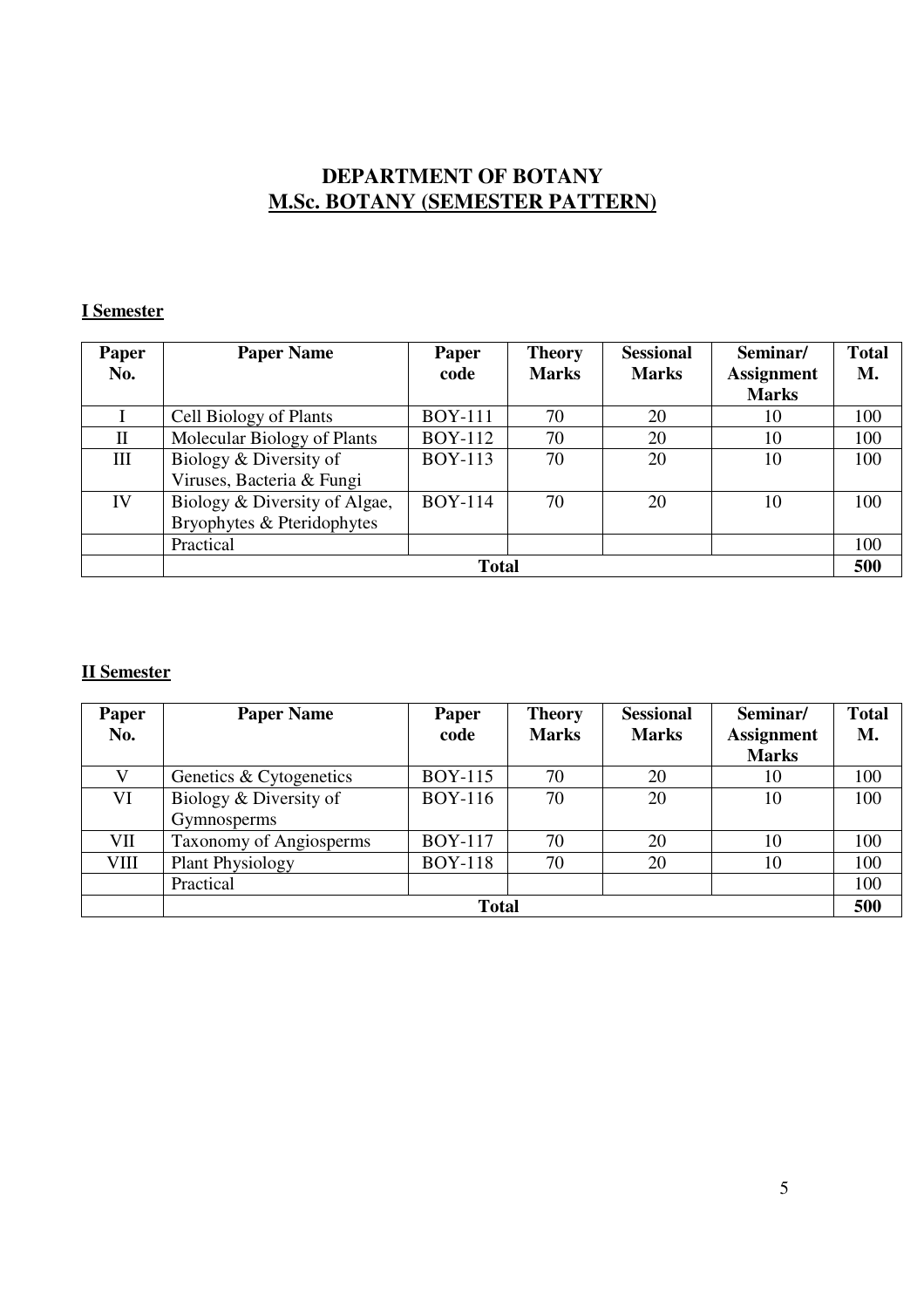### **III Semester**

| Paper<br>No. | <b>Paper Name</b>                     | Paper<br>code  | <b>Theory</b><br><b>Marks</b> | <b>Sessional</b><br><b>Marks</b> | Seminar/<br><b>Assignment</b><br><b>Marks</b> | <b>Total</b><br>М. |
|--------------|---------------------------------------|----------------|-------------------------------|----------------------------------|-----------------------------------------------|--------------------|
| IX           | Plant Development and<br>reproduction | <b>BOY-119</b> | 70                            | 20                               | 10                                            | 100                |
| X            | Plant Ecology -I                      | <b>BOY-120</b> | 70                            | 20                               | 10                                            | 100                |
| XI           | Plant Ecology $-$ II                  | <b>BOY-121</b> | 70                            | 20                               | 10                                            | 100                |
| XII          | <b>Plant Resource Utilization</b>     | <b>BOY-122</b> | 70                            | 20                               | 10                                            | 100                |
|              | Practical                             |                |                               |                                  |                                               | 100                |
|              | <b>Total</b>                          |                |                               |                                  |                                               |                    |

# **IV Semester**

| Paper | <b>Paper Name</b>                                                                                                                                                                                  | Paper                                                  | <b>Theory</b> | <b>Sessional</b> | Seminar/          | <b>Total</b> |
|-------|----------------------------------------------------------------------------------------------------------------------------------------------------------------------------------------------------|--------------------------------------------------------|---------------|------------------|-------------------|--------------|
| No.   |                                                                                                                                                                                                    | code                                                   | <b>Marks</b>  | <b>Marks</b>     | <b>Assignment</b> | М.           |
|       |                                                                                                                                                                                                    |                                                        |               |                  | <b>Marks</b>      |              |
| XIII  | <b>Plant Resource Conservation</b>                                                                                                                                                                 | <b>BOY-123</b>                                         | 70            | 20               | 10                | 100          |
| XIV   | $Biotechnology-I$<br><b>Or</b><br>(Plant Cell, Tissue & Organ)<br>culture)                                                                                                                         | <b>BOY-124</b>                                         | 70            | 20               | 10                | 100          |
| XV    | Biotechnology & Genetics<br>Engineering $-$ II<br><b>Or</b><br>(Genetic Engineering of Plants $\&$<br>Microbes)                                                                                    | <b>BOY-125</b>                                         | 70            | 20               | 10                | 100          |
| XVI   | Project Work/Dissertation/<br><b>Elective paper:</b><br><b>Stress Physiology</b><br><b>Plant Protection</b><br>Crop Genetics & Plant Breeding<br>Ethnobotany<br><b>Forest Biology</b><br>Practical | <b>BOY-126</b><br>(SP)<br>(PP)<br>(CB)<br>(ET)<br>(FB) | 70            | 20               | 10                | 100<br>100   |
|       | Practical                                                                                                                                                                                          | <b>Total</b>                                           |               |                  |                   | 100<br>600   |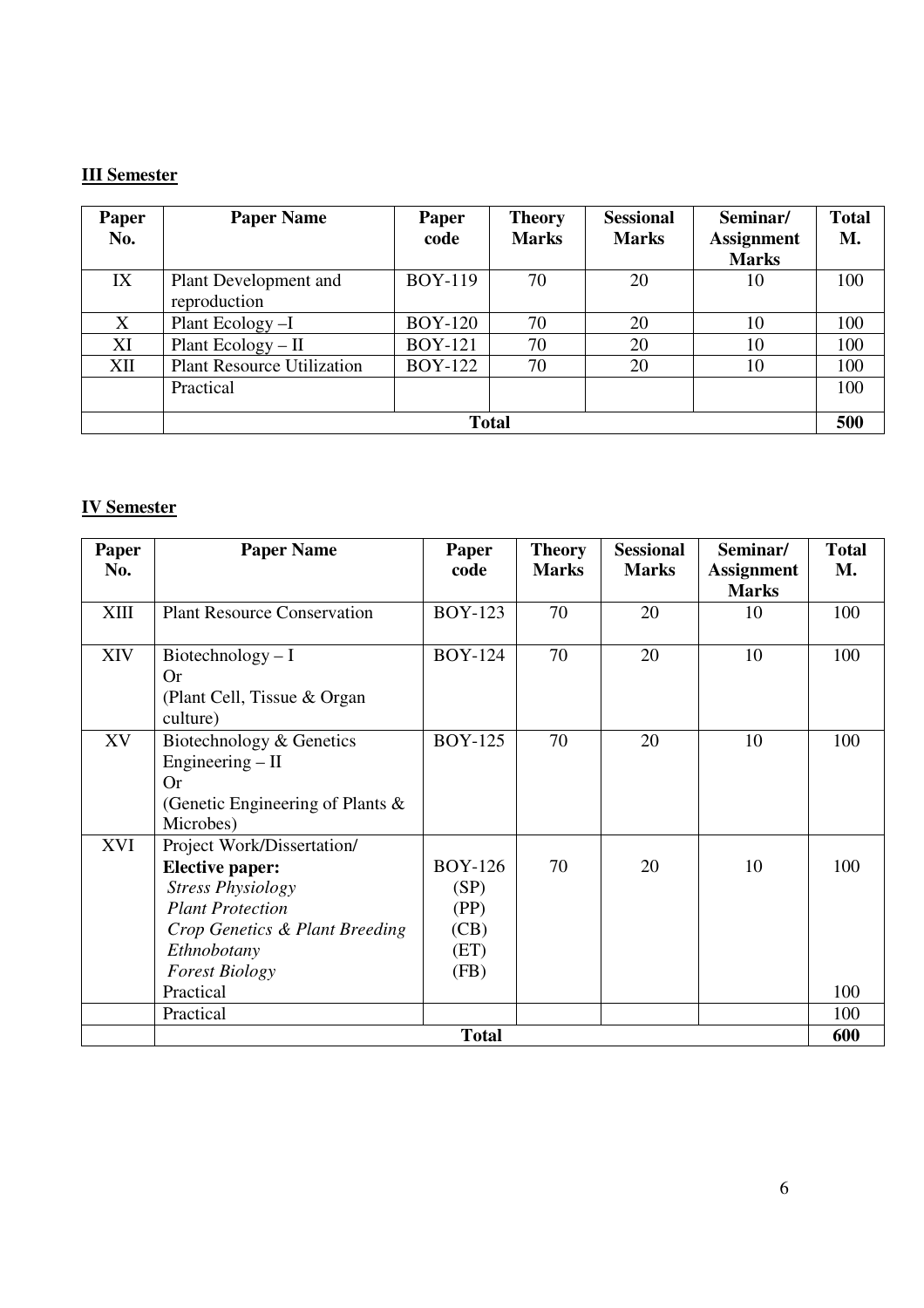### **Course I (BOY-111):** *Cell Biology of Plants.*

**The dynamic cell:** Structural organization of the plant cell: specialized plant cell types; Chemical foundation; biochemical energetics.

**Cell wall**: Structure and functions; biogenesis; growth.

**Plasma membrane:** Structure, models, and functions; sites for ATPases, ion carriers, Channels and pumps; receptors.

**Plasmodesmata:** Structure; role in movement of molecules and macromolecules comparison with gap junctions.

Structure, function and biogenesis of different plant cell organelles e.g. Chloroplast, Mitochondria, Plant vacuoles, Nucleus and Nucleolus, Ribosomes, Microbodies, Golgi apparatus, Lysosomes, Endoplasmic reticulum, Microtubules and Microfilaments.

**Techniques in cell biology:** Immunotechniques; in situ hybridization to locate transcripts in cell types; FISH; GISH; confocal microscopy.

**Chromatin organization:** chromosome structure and packaging of DNA , molecular organization of Centromere and telomere; nucleolus and ribosomal RNA genes; euchromatin and heterochromatin; Karyotpye analysis; Banding pattern; Karyotype evolution; Specialized type of chromosome; Polytene chromosome; Lampursh chromosome, B. chromosome; Molecular basis of chromosomes pairing .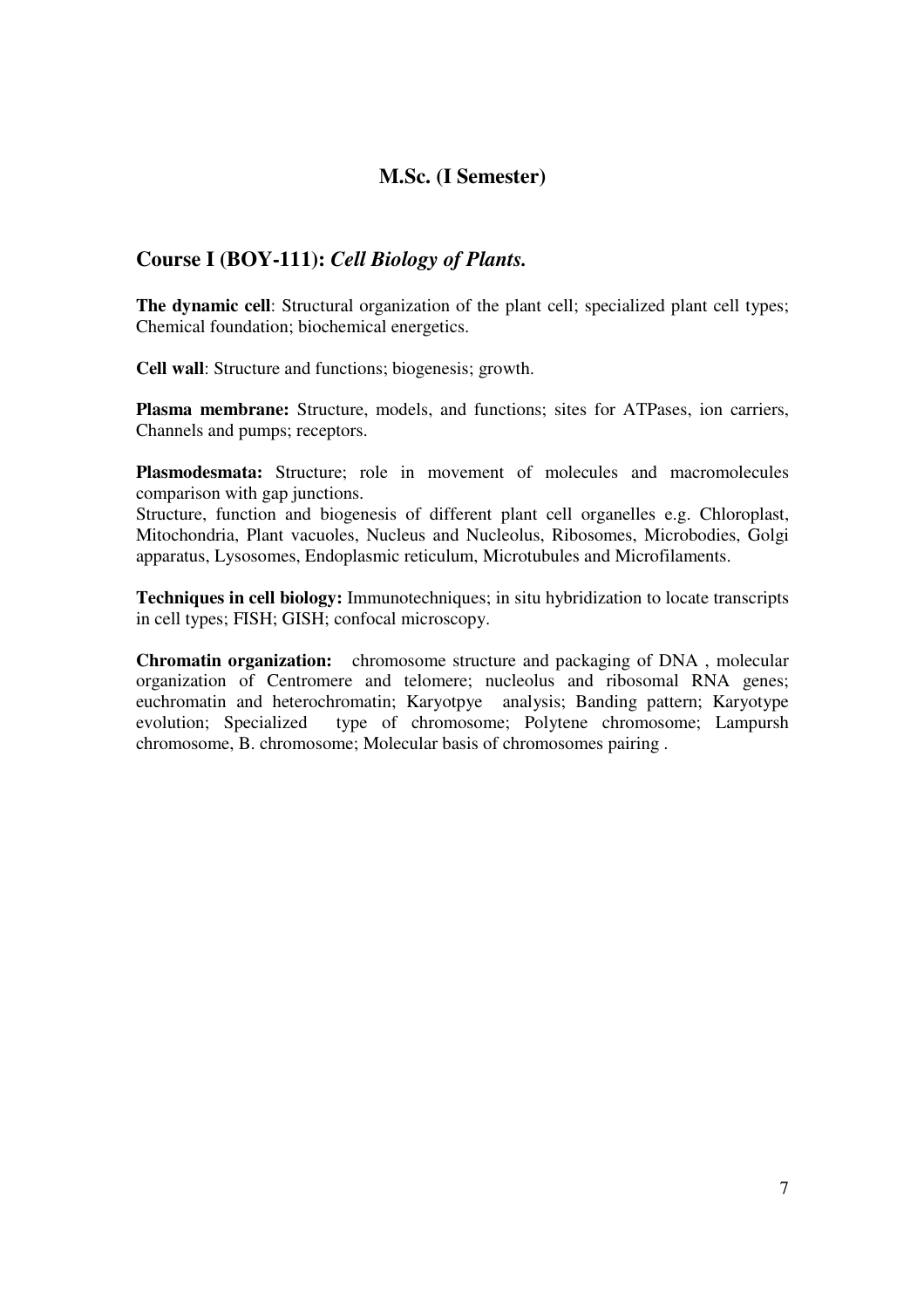#### **Course II (BOY-112):** *Molecular Biology of Plants.*

**Cell cycle and apoptosis**: Control mechanism; role of cyclins and cyclin dependent kinases retinoblastoma and E2F proteins; cytokinesis and cell plate formation; mechanisms of programmed cell death (PCD)

**Cell shape and motility:** The cytoskeleton; organization and role of microtubules and Microfilaments; motor movement; implications in flagellar and other movements. **Genome Organization of Chloroplast:** RNA editing, Nucleo-chloroplastic interaction.

#### **Mitochondria:** Genome Organization.

DNA Structure, A, B and Z forms, replication, damage and repair mechanisms of DNA, Transcription: Plant promoters and transcription factors, Splicing mRNA transport, rRNA biosynthesis, Translation mechanism, Inition, elongation and terminal, Structure and role of tRNA.

**Protein sorting**: Targeting of proteins to organelles.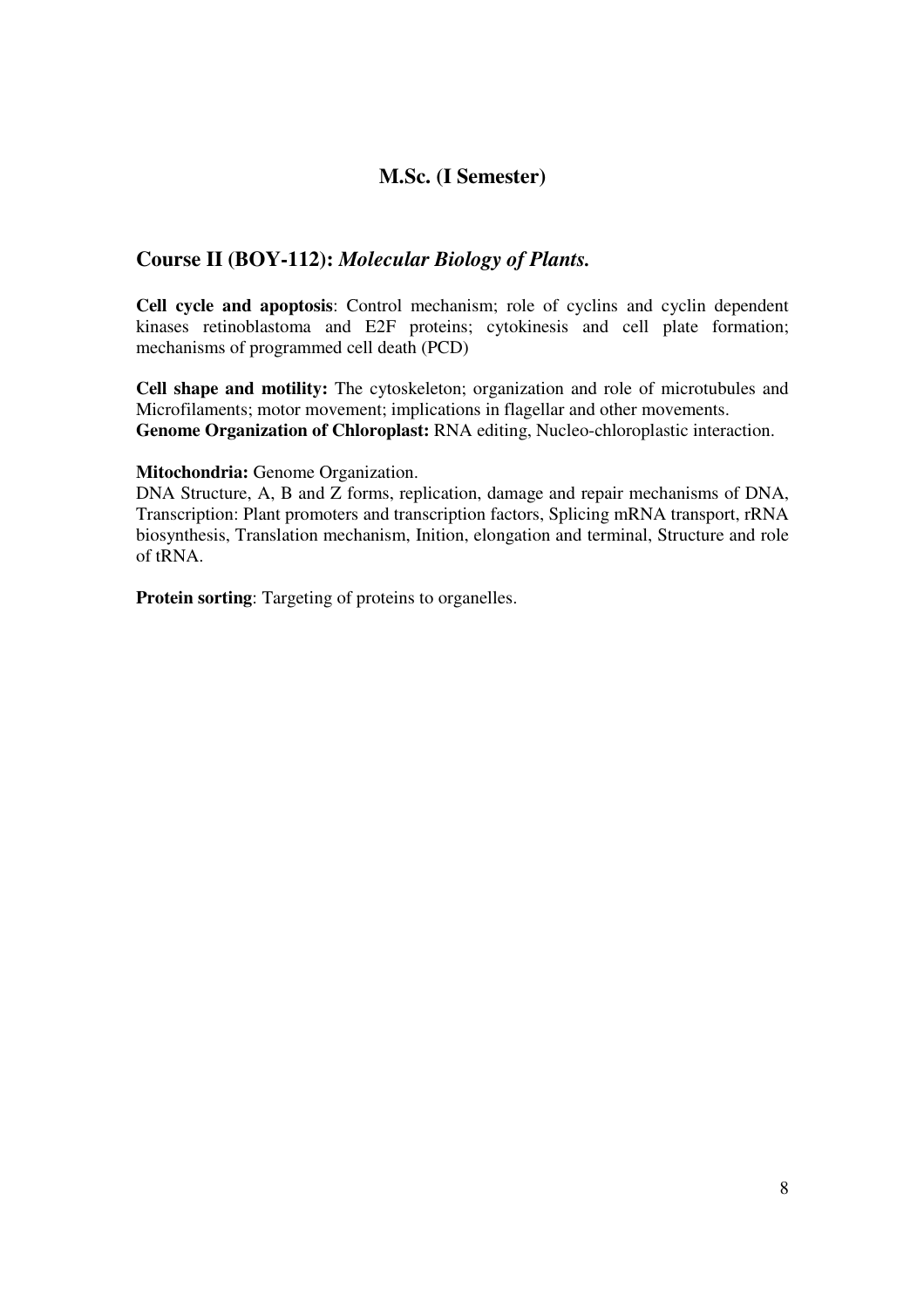### **Course III (BOY-113):** *Biology and Diversity of Viruses, Bacteria and Fungi.*

**Archaebacteria and eubacteria:** General account; ultrastructure, nutrition and reproduction biology and economic importance; Cyanobacteria – salient features and biological importance.

**Viruses:** Characteristics and ultrastructure of virions; isolation and purification of viruses; chemical nature, replication, transmission of viruses; economic importance.

**Mycoplasma:** General characteristics and role in causing plant diseases.

**Mycology:** General character of fungi; substrate relationship in fungi; cell ultrastructure; unicellular and multicellular organization; cell wall composition; nutrition (saprobic, biotrophic, symbiotic); reproduction (vegetative, asexual, sexual); heterothallism; heterokaryosis, parasexuality; recent trends in classification.

**Phylogeny of fungi;** General account of Mastigomycotina, Zygomycotina, Ascomycotina, Basidiomycotina, Deteromycotina; fungi industry, medicin and as food; fungal diseases in plants and human; Mycorrhizae; fungi as biocontrol agents.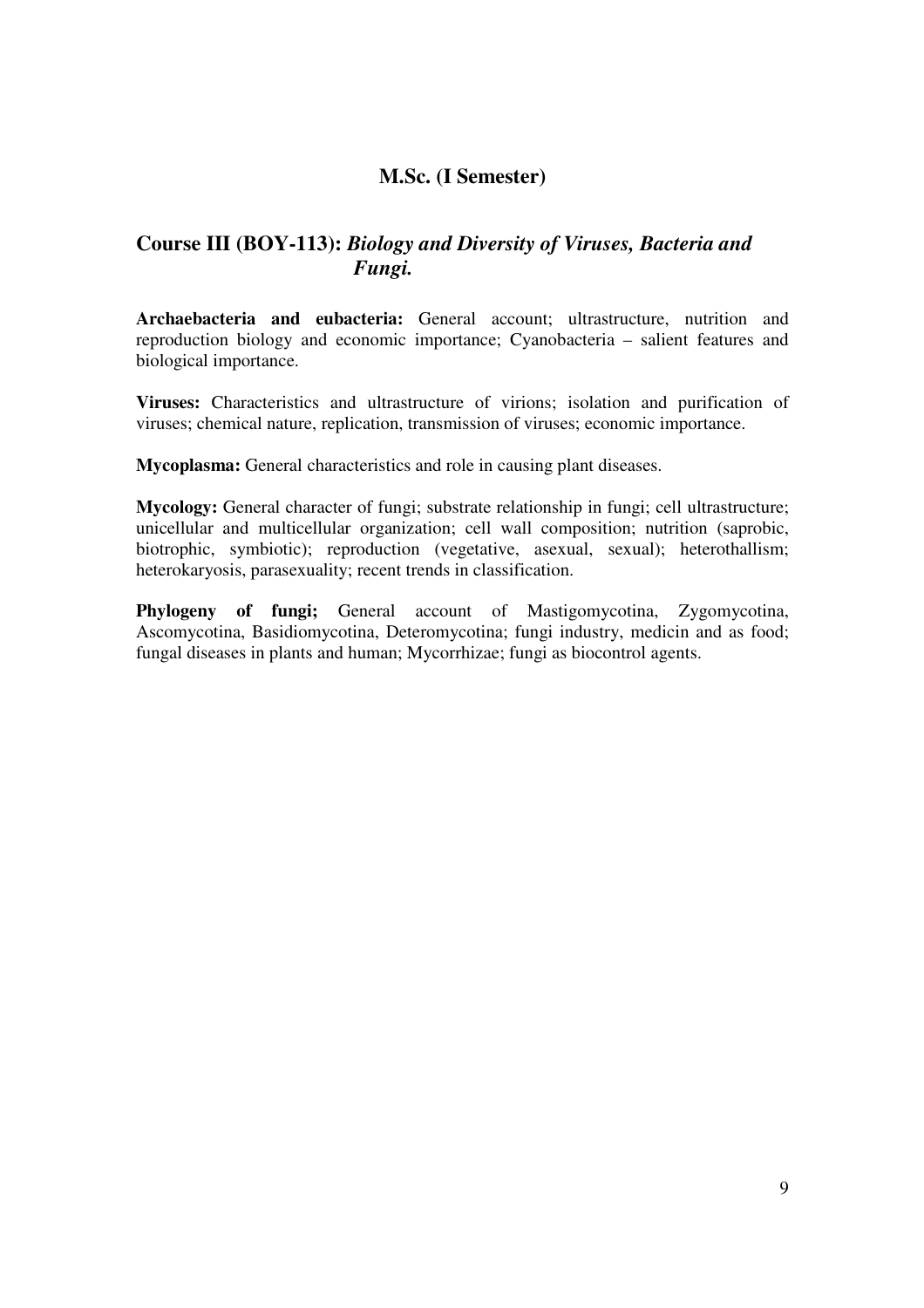#### **Course IV (BOY-114):** *Biology and Diversity of Algae, Bryophytes and Pteridophytes.*

**Phycology:** Algae in diversified habitats (terrestrial, freshwater, marine); thallus organization; cell ultrastructure; reproduction (vegetative, asexual, sexual); criteria for classification of algae pigments, reserve food flagella; classification, salient feature of Protochlorophyta, Chlorophyta, Charophyta, Xanthophyta, Bacillariophyta, Phaeophyta and Rhodophyta; algal blooms, algal biofertilizers; algae as food, feed and uses in industry.

**Bryophyta:** Morphology, structure, reproduction and life history; distribution; classification; General account of Marchantiales, Junger – maniales, Anthoceratales, Sphagnales, Funariales and Polytrichales; economic and ecological importance.

**Pteridophyta:** Morphology, anatomy and reproduction; classification; evolution of stele, heterospory and origin of seed habit; general account of fossil pteriodophyta; introduction to Psilopsida, Lycopsida, Sphenopsida and Pteropsida.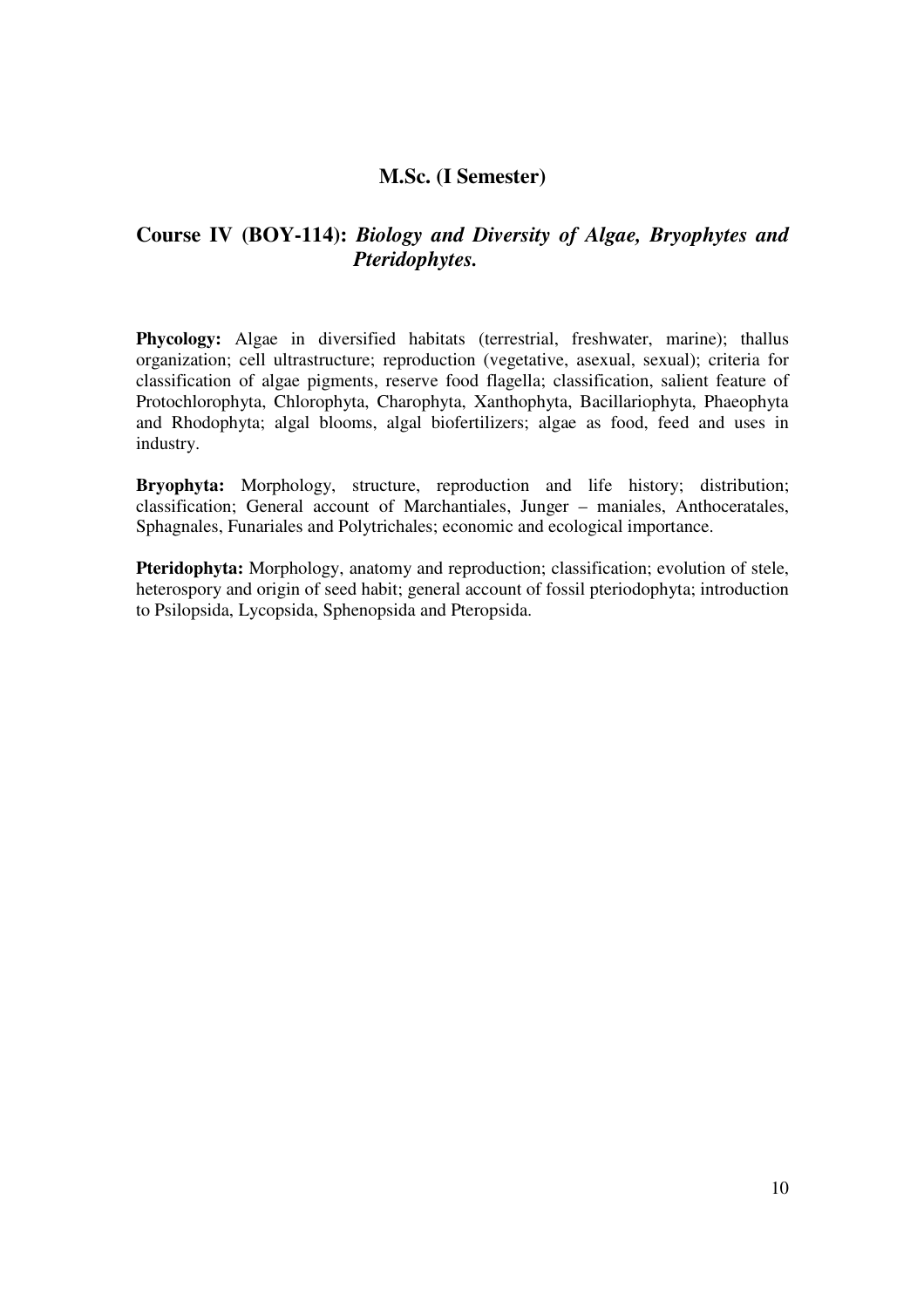### **Course V (BOY-115):** *Genetics and Cytogenetics.*

**Genetic recombination and genetic mapping:** Recombination; independent assortment and crossing over; molecular mechanism of recombination; role of RecA and RecBCD enzymes site-specific recombination, chromosome mapping, linkage groups.

**Mutation:** Spontaneous and induced mutations; physical and chemical mutagens; molecular basis of gene mutations; transposable elements in prokaryotes and eukaryotes; mutations induced by transposons; site – directed mutagenesis; DNA damage and repair mechanism inherited human diseases and defects in DNA repair; initiation of cancer at cellular level protooncogenes and oncogenes.

#### **CYTOGENETICS**

**Cytogenetics of aneuploids and structural heterozygotes:** Effect of aneuploidy on phenotype in plants; transmission of monosomics and trisomics and their use in chromosome mapping of diploid and polyploid species; breeding behaviour and genetics of structural heterozygotes;

**Molecular cytogenetics:** Nuclear DNA content; C -value paradox; cot curve and its significance; restriction mapping – concept and techniques; in situ hybridization – concept and techniques; physical mapping of genes on chromosomes, computer assisted chromosome analysis; flow cytometry and confocal microscopy in karyotype analysis.

**Alien gene transfer through chromosome manipulations:** Transfer of whole genome, examples from *wheat, Arachis* and *Brassica*; transfer of individual chromosomes and chromosome segment; methods for detecting alien chromatin; production characterization and utility of alien addition and substitution lines; genetic basis of inbreeding and heterosis; exploitation of hybrid vigour.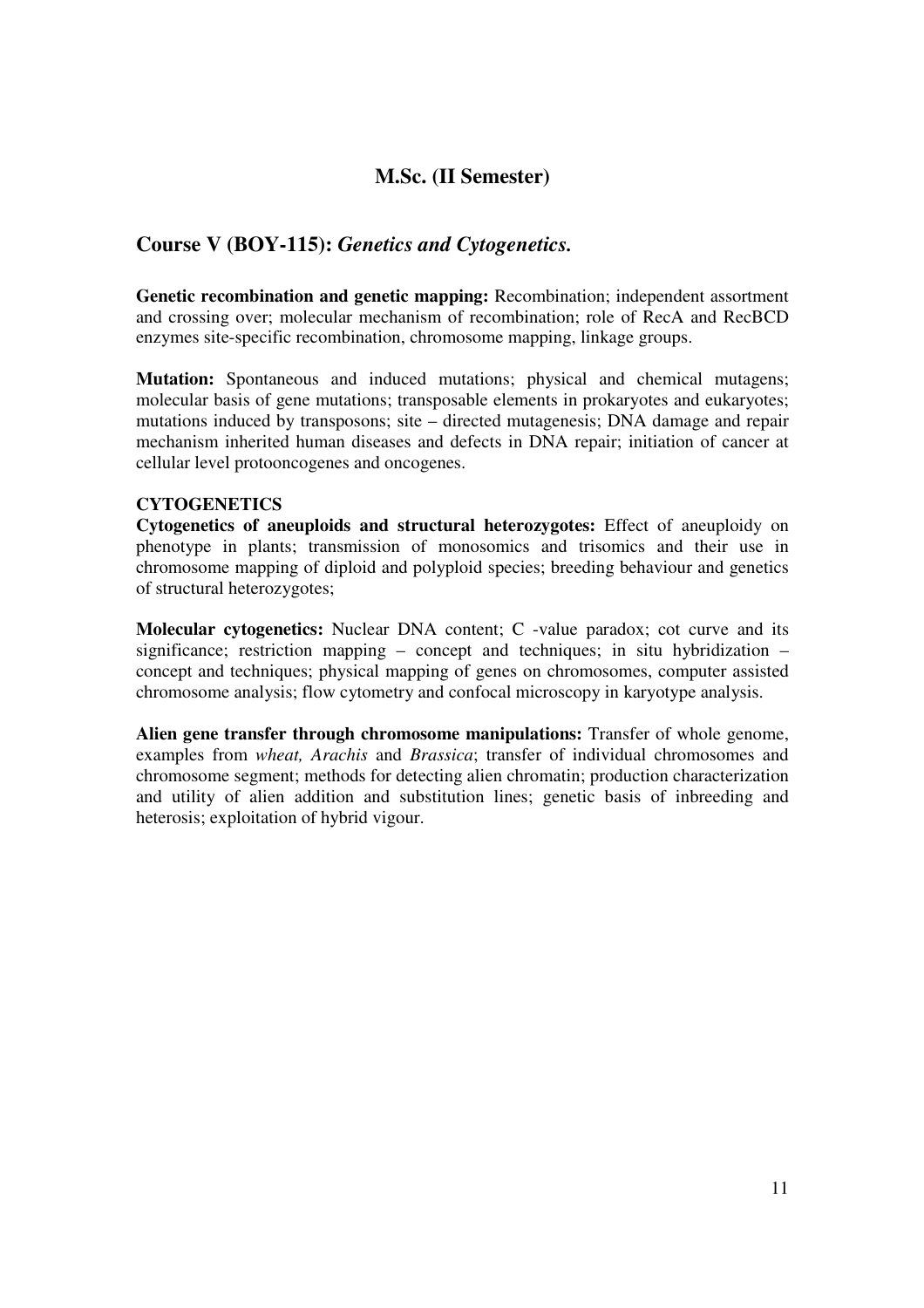### **Course VI (BOY-116):** *Biology and diversity of gymnosperm.*

Introduction: Gymnosperms, the vessel- less and fruitless seed plants varying in the structure of their sperms, pollen grains, pollen germination and the complexity of their female gametophyte; evolution of gymnosperms.

Classification of Gymnosperms and their Distribution in India.

Brief account of the families of Pteridospermales (Lyginopteridaceae, Medellosaceae, Caytoniaceae and Glossopteridaceae ).

General Account of Cycadeoidales and Cordaitales

Structure and reproduction in Cycadales, Ginkgoales, Coniferales, Ephedrales, Welwitschiales and Gnetales.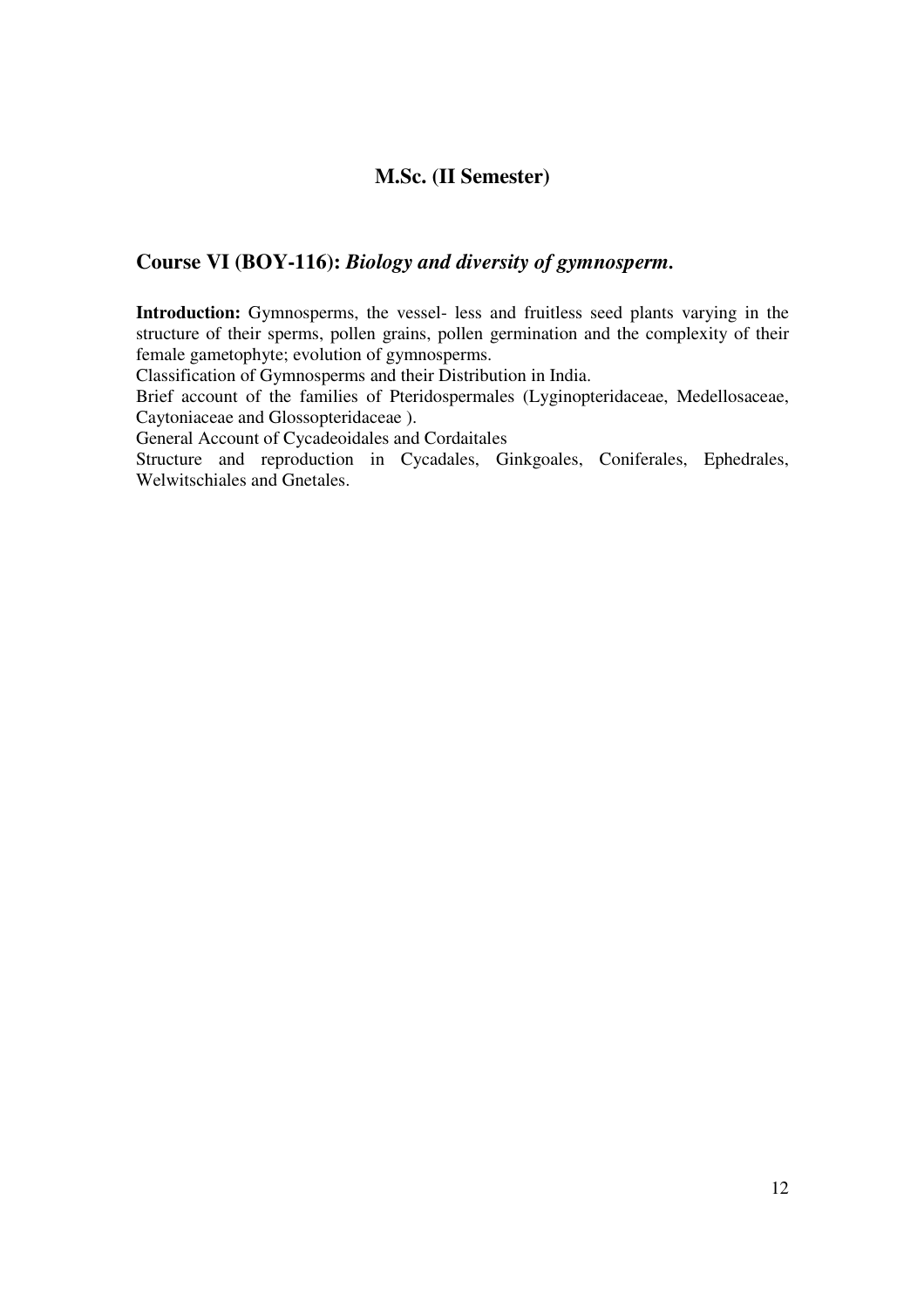### **Course VII (BOY-117):** *Taxonomy of Angiosperms.*

**Origin of intrapopulation variation:** Population and the environment; ecads and ecotypes; evolution and differentiation of species- various models

**The Species Concept:** Taxonomic hierarchy, species, genus, family and other categories; principles used in assessing relationship, delimitation of taxa and attribution of rank**.**  Salient features of the International Code of Botanical nomenclature.

**Taxonomic Evidence:** Morphology, anatomy, palynology, embryology, cytology, phytochemistry; genome analysis and nucleic acid hybridization.

**Taxonomic Tools:** Herbarium; floras; histological, cytological, photochemical, serological, biochemical and molecular techniques; computers and GIS.

**Systems of Angiosperm Classification**: Phenetic versus phylogenetic systems; cladistics in taxonomy; relative merits and demerits of major systems of classification; relevance of taxonomy to conservation, sustainable utilization of bio-resources and ecosystem research. Majors families of angiosperms of your locality.

**Concept of phytogeography**: Endemism, hotspots and hottest hotspots; plant expiorations, invasions and introductions; local plant diversity and its socio-economic importance.

#### **Taxonomy description of some important families:**

**Dicot:** Rananculaceae, Bressicaceae, Malvaceae, Rutaceae, Fabaceae, Apocynaceae, Asclepiadeaceae, Acanthaceae, Solanaceae, Euphorbiace, Lamiaceae, Chenopodiaceae, Asteraceae and Papaveraceae.

**Monocot:** Cyperaceae, Graminaeae and Liliaceae.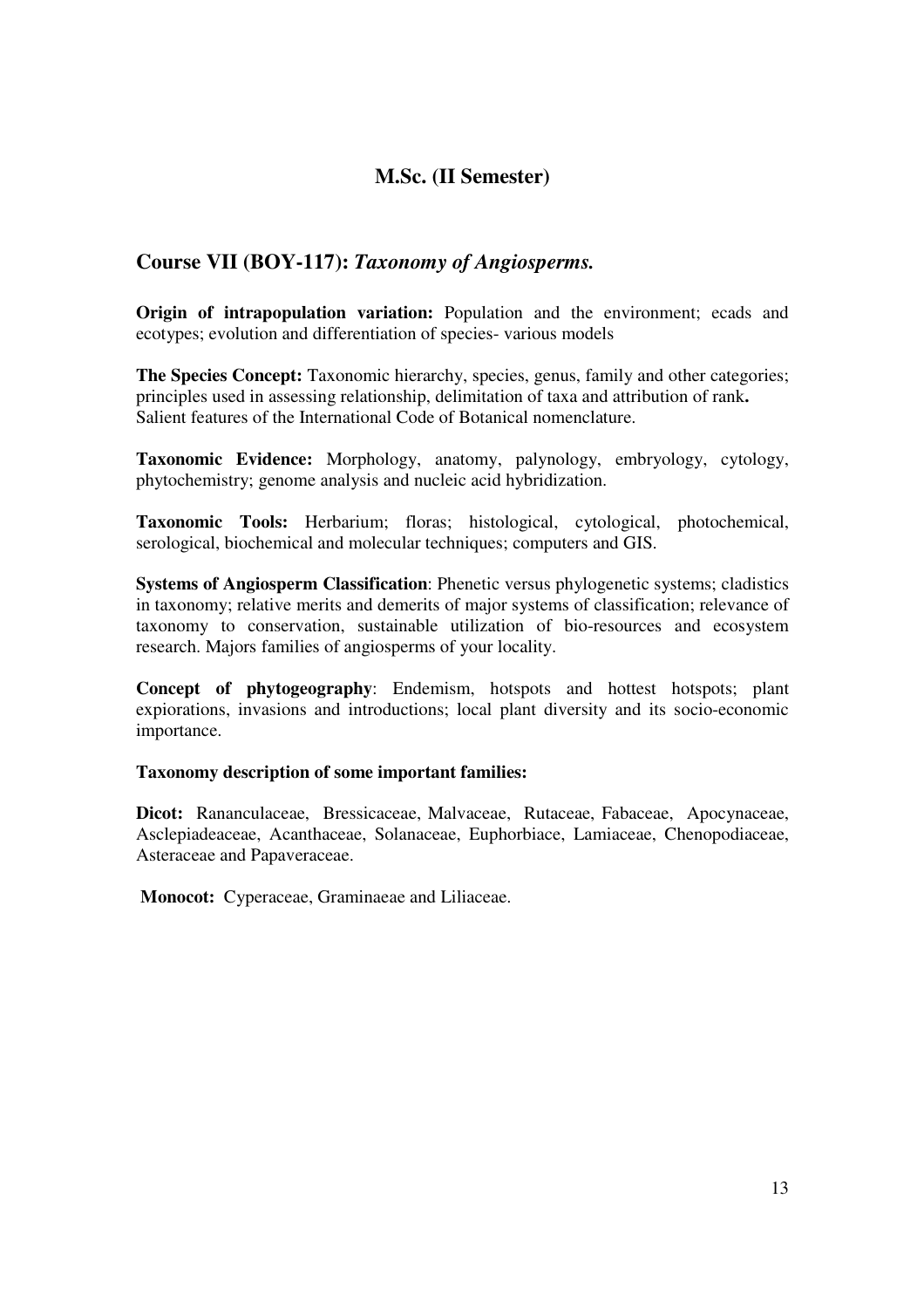### **Course VIII (BOY-118):** *Plant Physiology***.**

**Energy flow:** Principles of thermodynamics, free energy and chemical potential, redox reactions, structure and functions of ATP.

**Membrane transport and translocation of water and solutes:** Plant water relations, mechanism of water transport through xylem, root-microbe interactions in facilitating nutrient uptake, comparison of xylem and phloem transport, phloem loading and unloading.

**Photochemistry and photosynthesis**: General concepts and historical background, evolution of photosynthetic apparatus, photosynthetic pigments and light harvesting complexes, photooxidation of water, mechanisms of electron and proton transport, carbon assimilation – the Calvin cycle, photorespiration and its significance, the C4 cycle, the CAM pathway.

**Sensory photobiology**: History of discovery of phytochromes and cryptochromes, and their photochemical and biochemical properties, photophysiology of light – induced responses, cellular localization, molecular mechanism of action of photomorphogenic receptors, signaling and gene expression.

**Plant growth regulators and elicitors**: Physiological effects and mechanism of action of auxins, gibberellins, cytokinins, ethylene, abscisic acid, brassinosteroids, polyamines,

**The flowering process:** Photoperiodism and its significance, endogenous clock and its regulation, floral induction and development- genetic and molecular analysis, role of vernalization.

**Stress physiology:** Plant responses to biotic and abiotic stress, moisture stress. salinity stress, metal toxicity, freezing and heat stress,

Fundamentals of enzymology: General aspects, mechanism of action of enzymes. kinetics of enzymatic catalysis, Michaelis- Menten equation and its significance.

**Lipid metabolism**: structure and function if lipids, fatty acid biosynthesis, synthesis of membrane lipids, structural lipids and storage lipids, and their catabolism.

**Nitrogen fixation, nitrogen and sulphur metabolism**: Overview, biological nitrogen fixation, mechanism of nitrate uptake and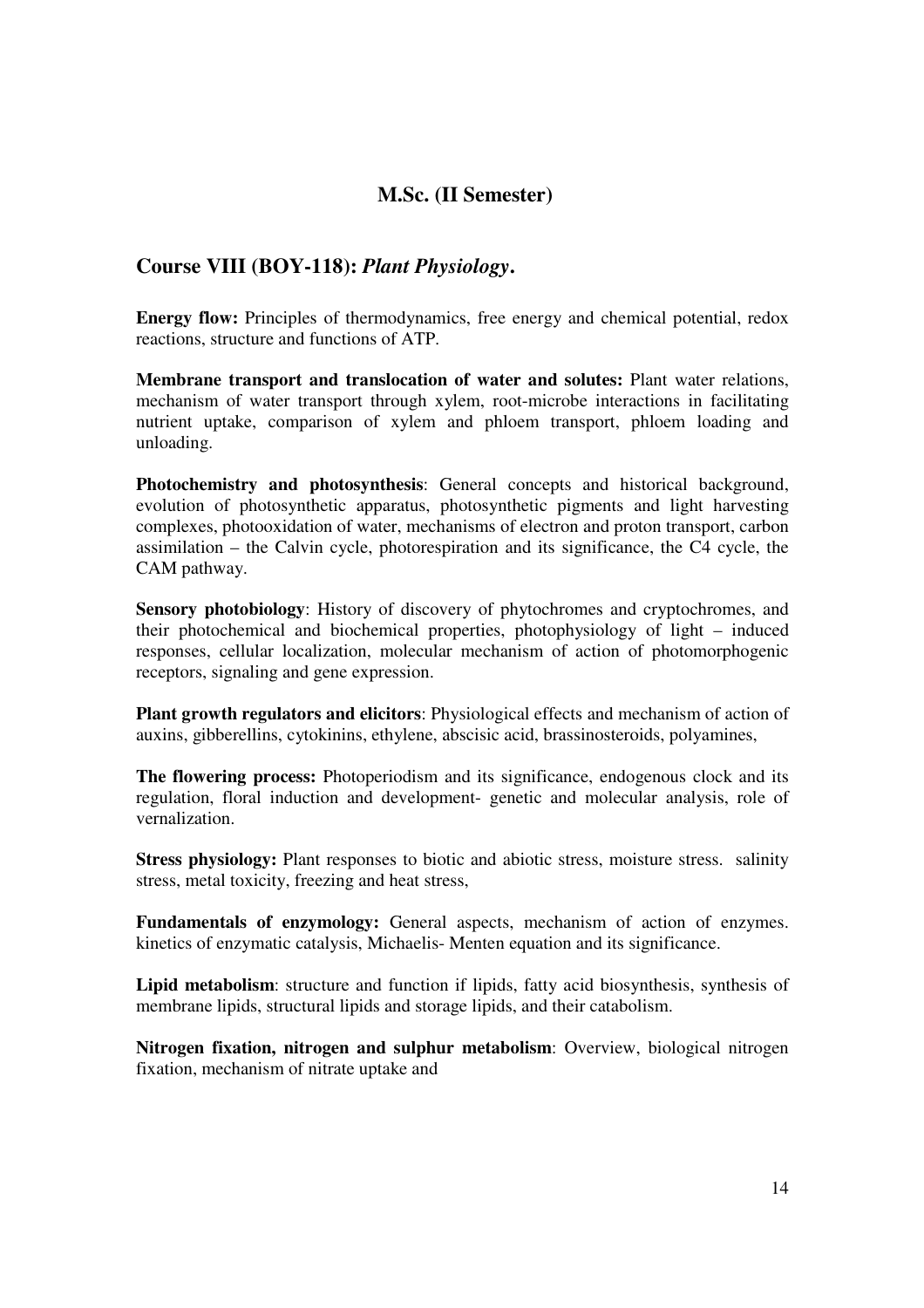#### **Course IX (BOY-119):** *Plant development and reproduction.*

**Introduction:** Unique features of plant development; differences between animal and plant development.

**Seed germination and seedling growth:** Metabolism of nucleic acids, proteins and mobilization of food reserves; tropisms; hormonal control of seedling growth; gene expression; use of mutants in understanding seedling development.

**Shoot development:** Organization of the shoot apical meristem (SAM); cytological and molecular analysis of SAM; control of cell division and cell to cell communication, control of tissue differentiation, especially xylem and phloem; secretary ducts and laticifers; wood development in relation to environmental factors.

**Leaf growth and differentiation:** Determination; phyllotaxy; control of leaf form differentiation of epidermis (with special reference to stomata and trichomes) and mesophyll.

**Root development:** Organization of root apical meristem (RAM) cell, fates and lineages vascular tissue differentiation; lateral roots; root hairs; root-microbe interactions.

Latent life- dormancy: Importance and types of dormancy; seed dormancy; overcoming seed dormancy; bud dormancy.

**Reproduction:** Vegetative options and sexual reproduction; flower development, genetics of floral organ differentiation; homeotic mutants in Arabidopsis and Antirrhinum, sex determination.

**Pollination, pollen-pistil interaction and fertilization:** Floral characteristics, pollination mechanisms and vectors; breeding systems; commercial considerations; structure of the pistil pollen- stigma interactions, sporophytic and gametophytic selfincompatibility (cytological, biochemical and molecular aspects); double fertilization; in vitro fertilization.

**Seed development and fruit growth:** Endosperm development during early, maturation and desiccation stages; embryogenesis, ultrastructure and nuclear cytology; cell lineages during late embryo development; storage proteins of endosperms and embryo; polyembryony; apomixes; embryo culture; dynamics of fruit growth; biochemistry and molecular biology of fruit maturation.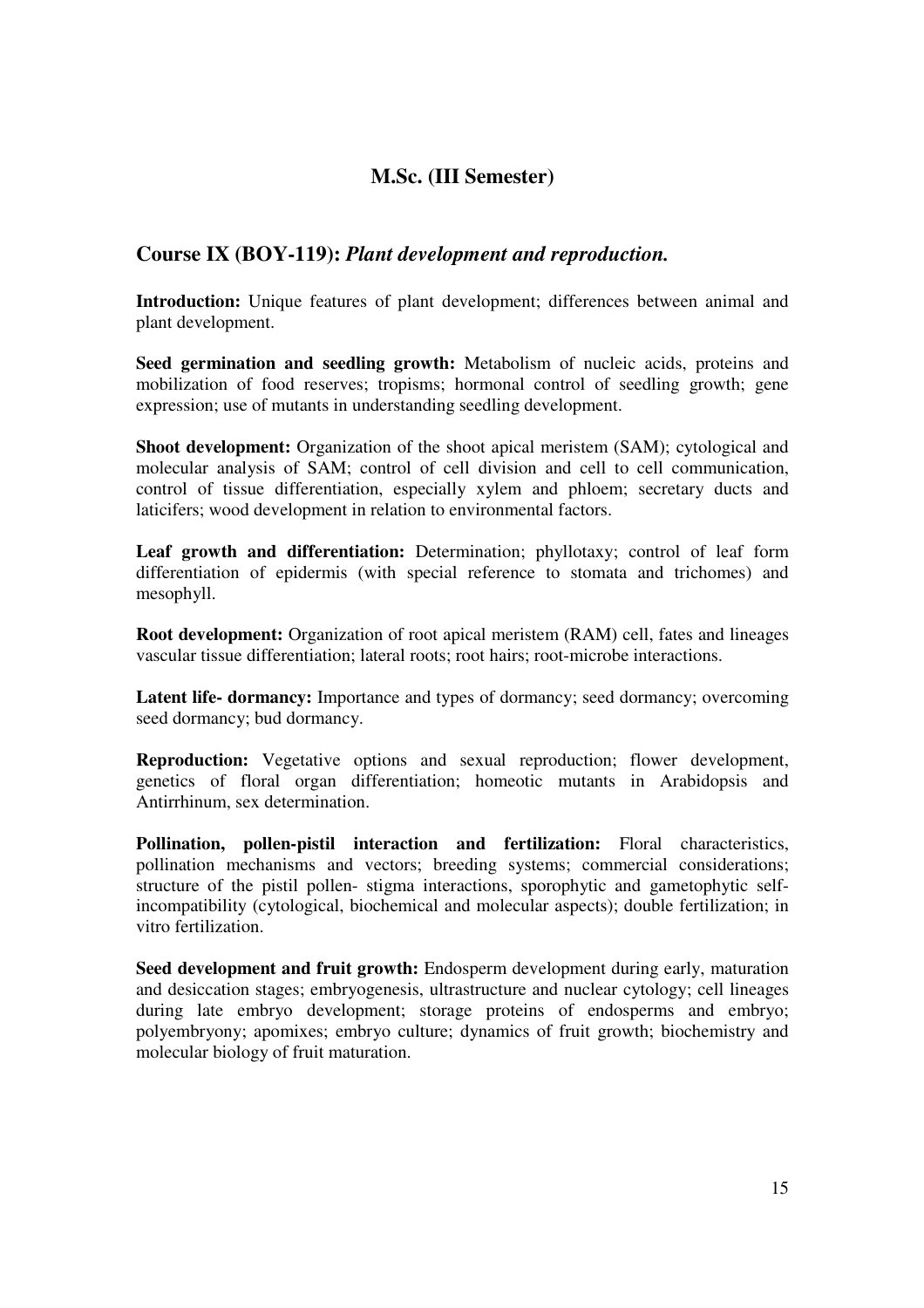#### **Course X (BOY-120):** *Plant Ecology –I.*

**Climate, soil and vegetation patterns of the world:** Life zones; major biomes and major vegetation and soil types of the world.

**Vegetation organization:** Concepts of community and continuum; analysis of communities (analytical and synthetic characters); community coefficients; interspecific association, ordination; concept of ecological niche.

**Vegetation development:** Temporal changes (cyclic and non-cyclic); mechanism of ecological succession (relay floristics and floristic composition; facilitation, tolerance and inhibition models); changes in ecosystems properties during succession.

**Ecosystem organization:** Structure and functions; primary production (methods of measurement, global pattern, controlling factors); energy dynamics (trophic organization, energy flow pathways, ecological efficiencies); litter fall and decomposition (mechanism, substrate quality and climatic factors); global biogeochemical cycles of C, N, P and S; minerals cycles (pathways, processes, budgets) in terrestrial and aquatic ecosystems.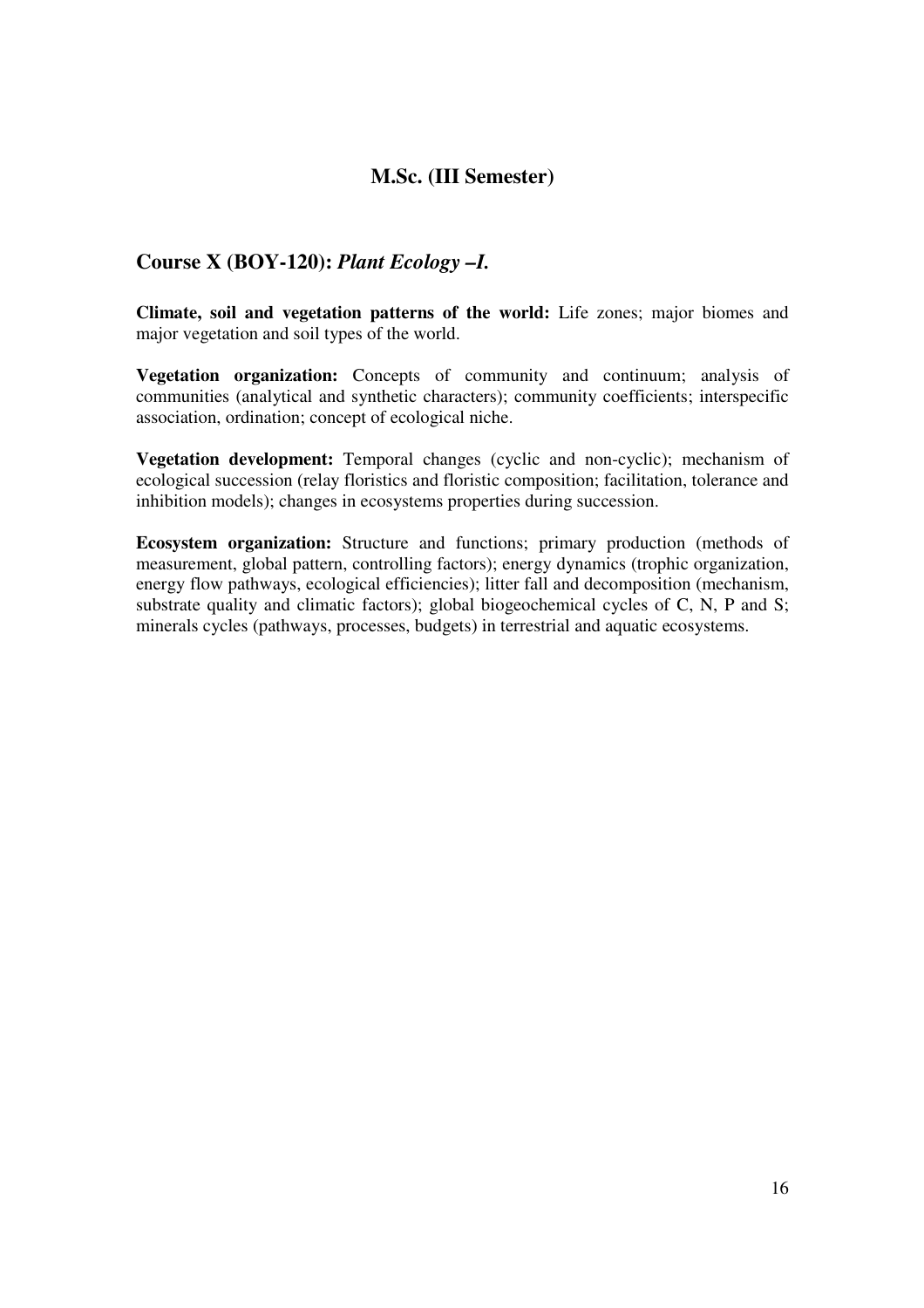### **Course XI (BOY-121):** *Plant Ecology-II***.**

**Biological diversity:** Concept and levels; role of biodiversity in ecosystems functions and stability; speciation and extinction; IUCN categories of threat; distribution and global patterns. Terrestrial biodiversity hot spots; inventory.

**Air, water and soil pollution:** Kinds; sources; quality parameters; effects on plants and ecosystems.

**Climate change:** Green house gases (CO<sub>2</sub>, CH<sub>4</sub>, N<sub>2</sub>O, CFCs: sources, trends and role); ozone layer and ozone hole; consequences of climate change  $(CO<sub>2</sub>$  fertilization, global warming, sea level rise, UV radiation)

**Ecosystem stability:** Concept (resistance and resilience); ecological perturbations (natural and anthropogenic) and their impact on plants and ecosystems; ecology of plant invasion environmental impact assessment; ecosystem restoration.

**Ecological management:** Concepts; sustainable development; sustainability indicators.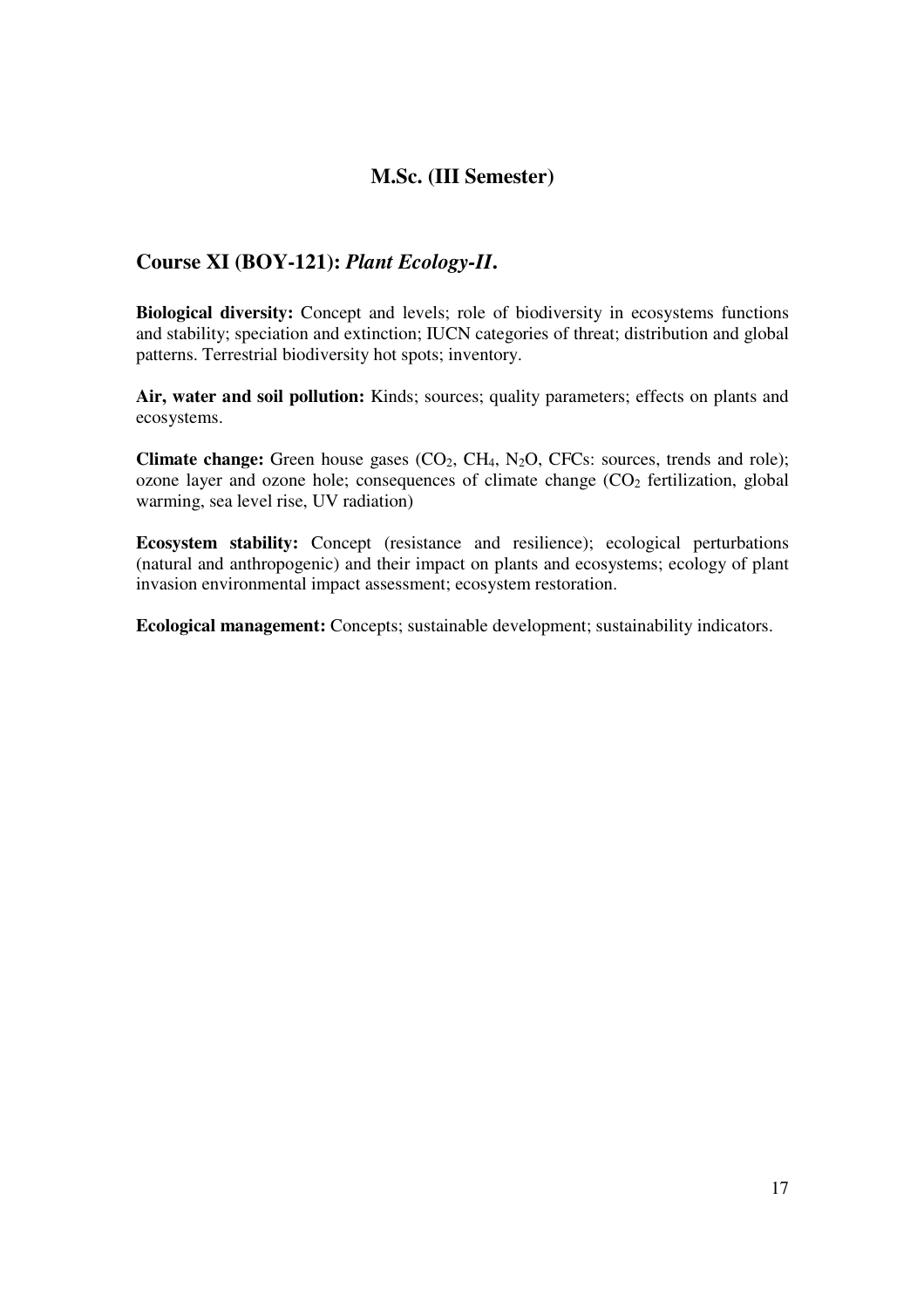### **Course XII (BOY-122):** *Plant Resource Utilization***.**

**Plant Biodiversity:** Concept, status in India, utilization and concerns.

**Sustainable development:** Basic concepts.

**Origins of Agriculture.** 

**World centers of primary diversity of domesticated plants:** The Indo-Burmese center; plant introductions and secondary centers.

**Origin, evolution, botany, cultivation and uses of** (1). Food, forage and fodder crops, (2). Fibre crops (3). Medicinal and aromatic plants, and (4). Vegetable oil-yielding crops.

**Important fire- wood and timber yielding plants and non-wood forest products (NWFPs)** such as bamboos, rattans, raw materials for paper-making, gums, tannins, dyes, resins and fruits.

**Green revolution:** Benefits and adverse consequences.

**Innovations for meeting world food demands.** 

**Plants used as avenue trees** for shade, pollution control and aesthetics.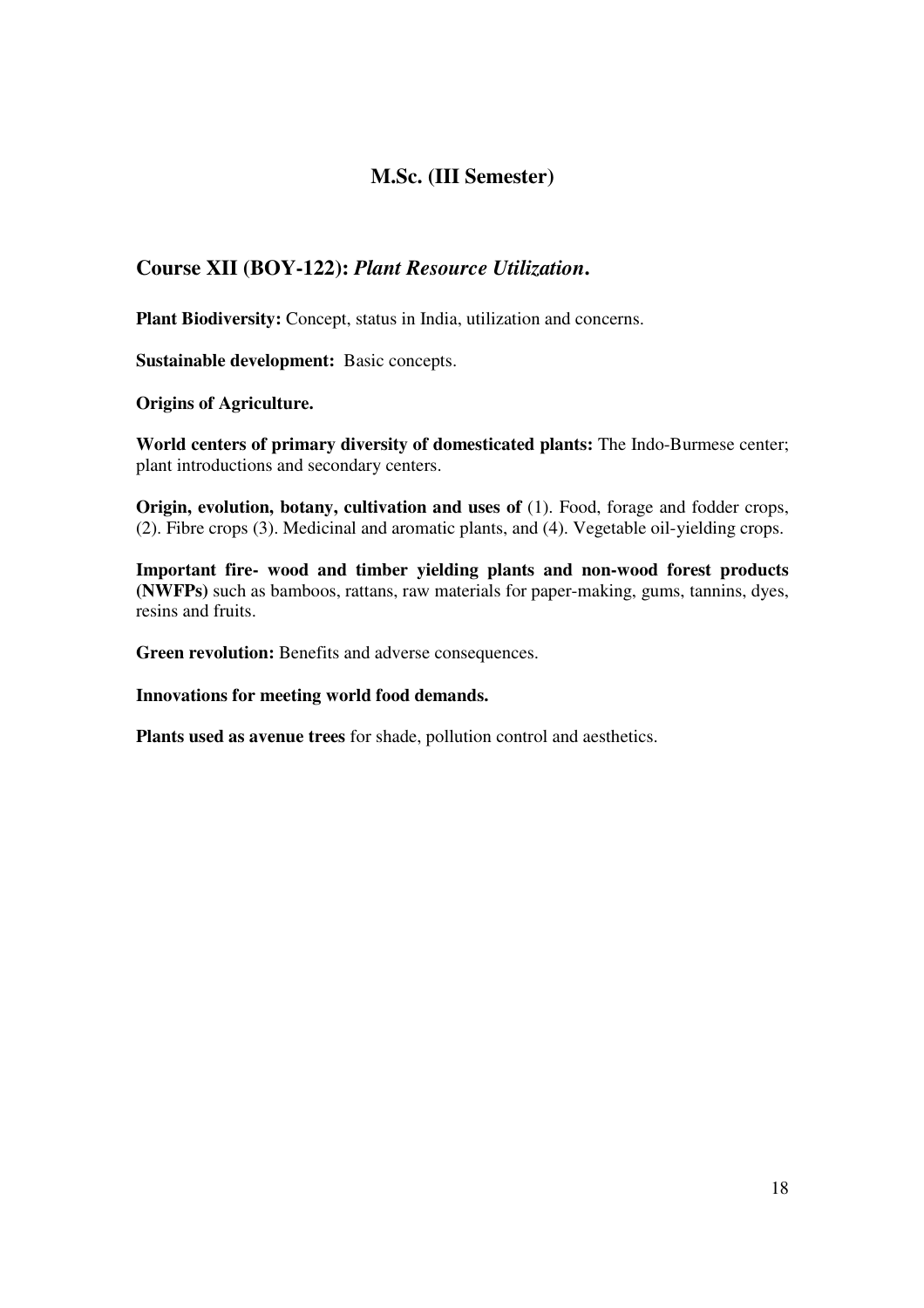#### **Course XIII (123):** *Plant Resource Conservation.*

#### **Principles of conservation; extinctions; environmental status of plants based on International Union for Conservation of Nature.**

**Strategies for conservation –in situ conservation:** International efforts and Indian initiatives; protected areas in India –sanctuaries, national parks, biosphere reserves, wetlands, mangroves and coral reefs for conservation of wild biodiversity.

**Strategies for conservation ex- situ conservation:** Principles and practices; botanical gardens, field gene banks, seed banks, in vitro repositories, cryobanks; general account of the activities of Botanical Survey of India (BSI), National Bureau of plant Genetic Resources (NBPGR), Indian Council of Agricultural Research (ICAR), Council of Scientific & Industrial Research (CSIR), and the Department of Biotechnology (DBT) for conservation, non-formal conservation efforts.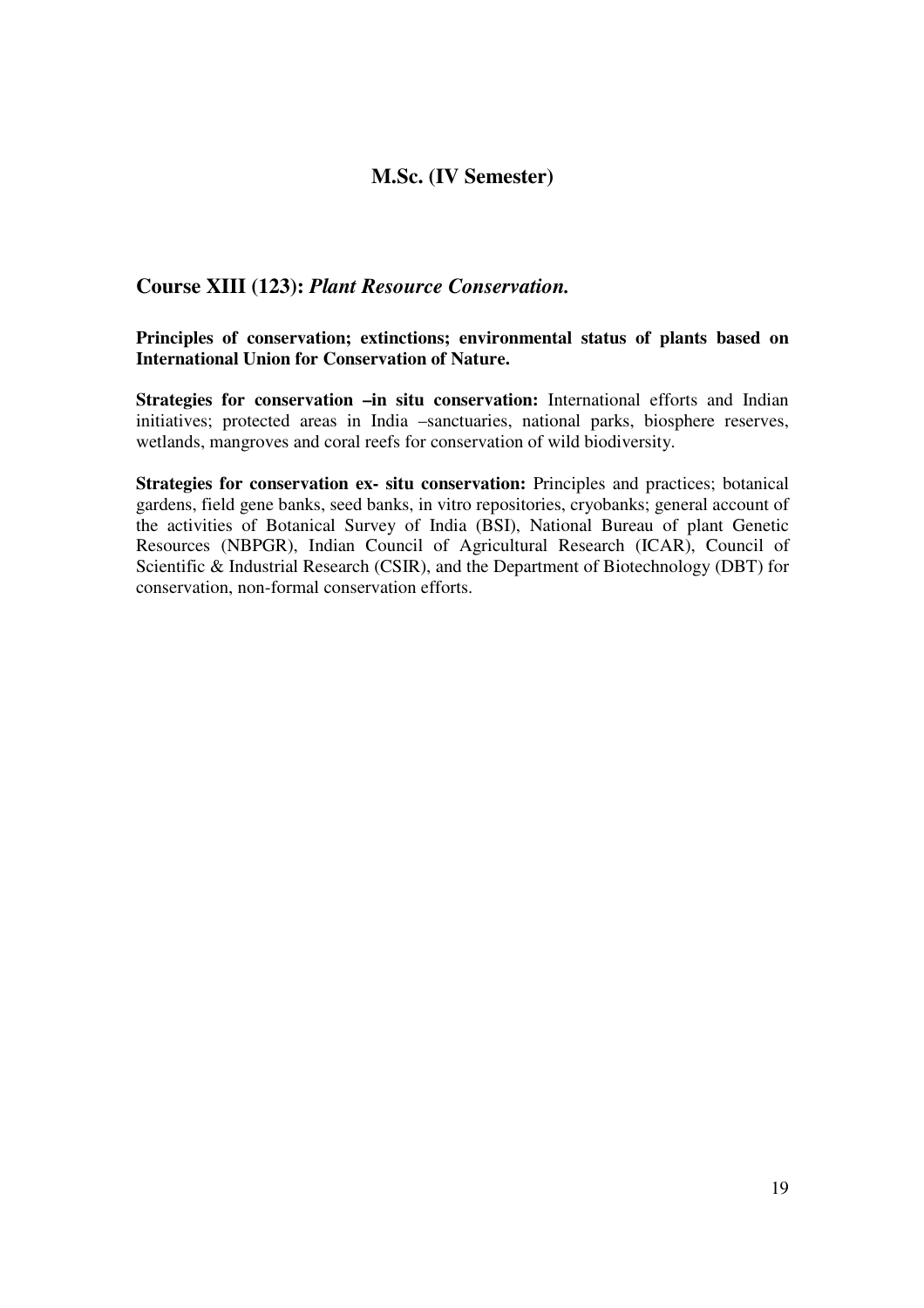#### **Course XIV (BOY-124):** *Biotechnology-I.*

**Biotechnology:** Basic concepts, principles and scope. Plant cell and tissue culture: General introduction, history, scope, concept of cellular differentiation, totipotency.

**Organogenesis and adventive embryogenesis:** Fundamental aspects of morphogenesis: somatic embryogenesis and androgenesis, mechanisms, techniques and utility.

**Somatic hybridization:** Protoplast isolation, fusion and culture, hybrid selection and regeneration, possibilities, achievements and limitations of protoplast research.

**Applications of plant tissue culture:** Clonal propagation, artificial seed, production of hybrids and somaclones, production of secondary metabolites/natural products, cryopresrvation and germplasm storage.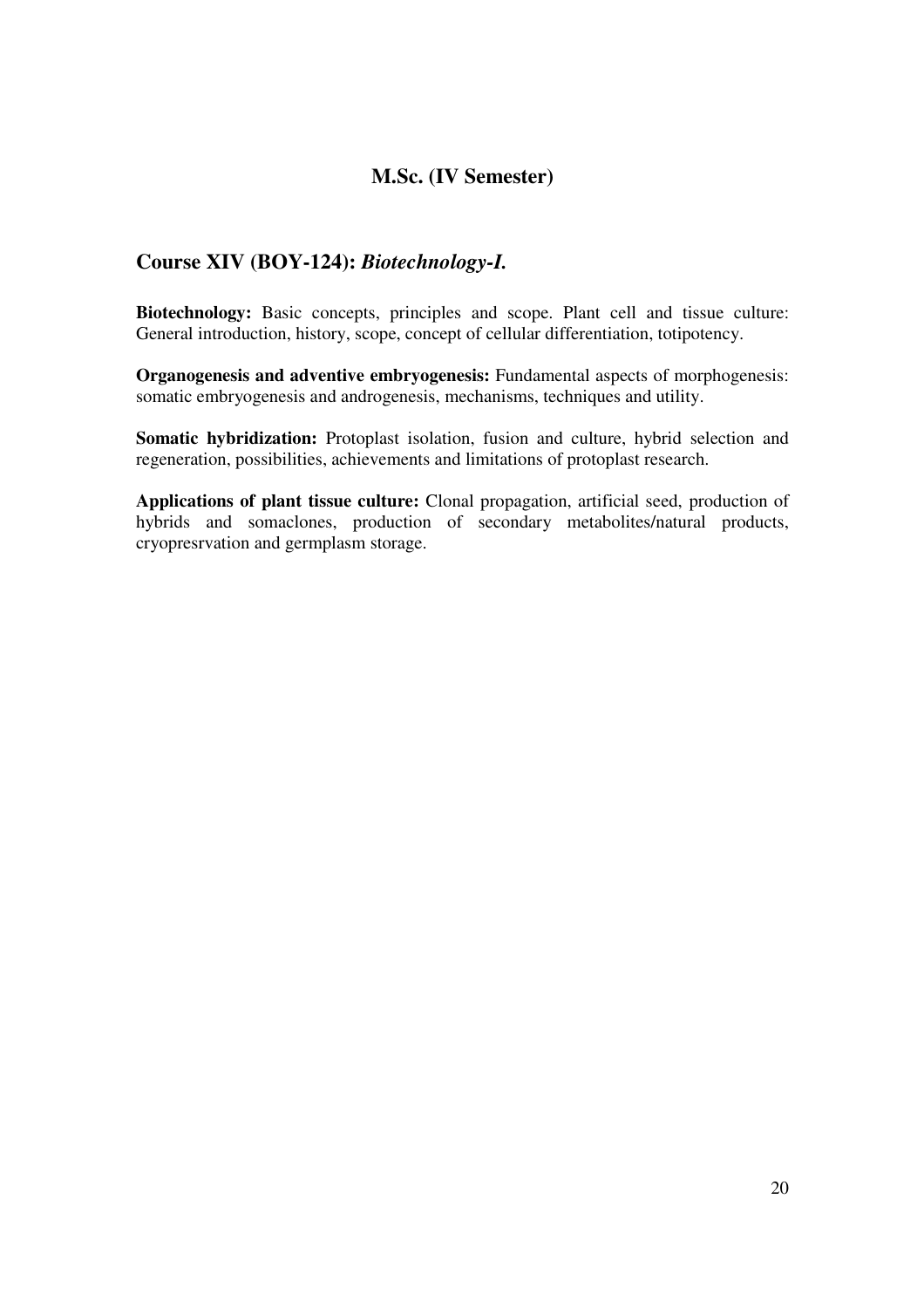#### **Course XV (BOY-125):** *Biotechnology and Genetic engineering-II.*

**Recombinant DNA technology:** Gene cloning principles and technique, construction of genomic/cDNA libraries, choice of vectors, DNA synthesis and sequencing, polymerase chain reaction, DNA fingerprinting.

**Genetic engineering of plants:** Aims, strategies for development of transgenics (with suitable examples), *Agrobacterium* – the natural genetic engineer, T – DNA and transposon mediated gene tagging, chloroplast transformation and its utility, intellectual property rights, possible ecological risks and ethical concerns.

**Microbial genetic manipulation:** Bacterial transformation, selection of recombinants and transformants, genetic improvement of industrial microbes and nitrogen fixers, fermentation technology.

**Genomics and proteomics:** Genetic and physical mapping of genes, molecular markers for introgression of useful traits, artificial chromosomes, high throughput sequencing, genome projects, bioinformatics, functional genomics, microarrays, protein profiling and its significance.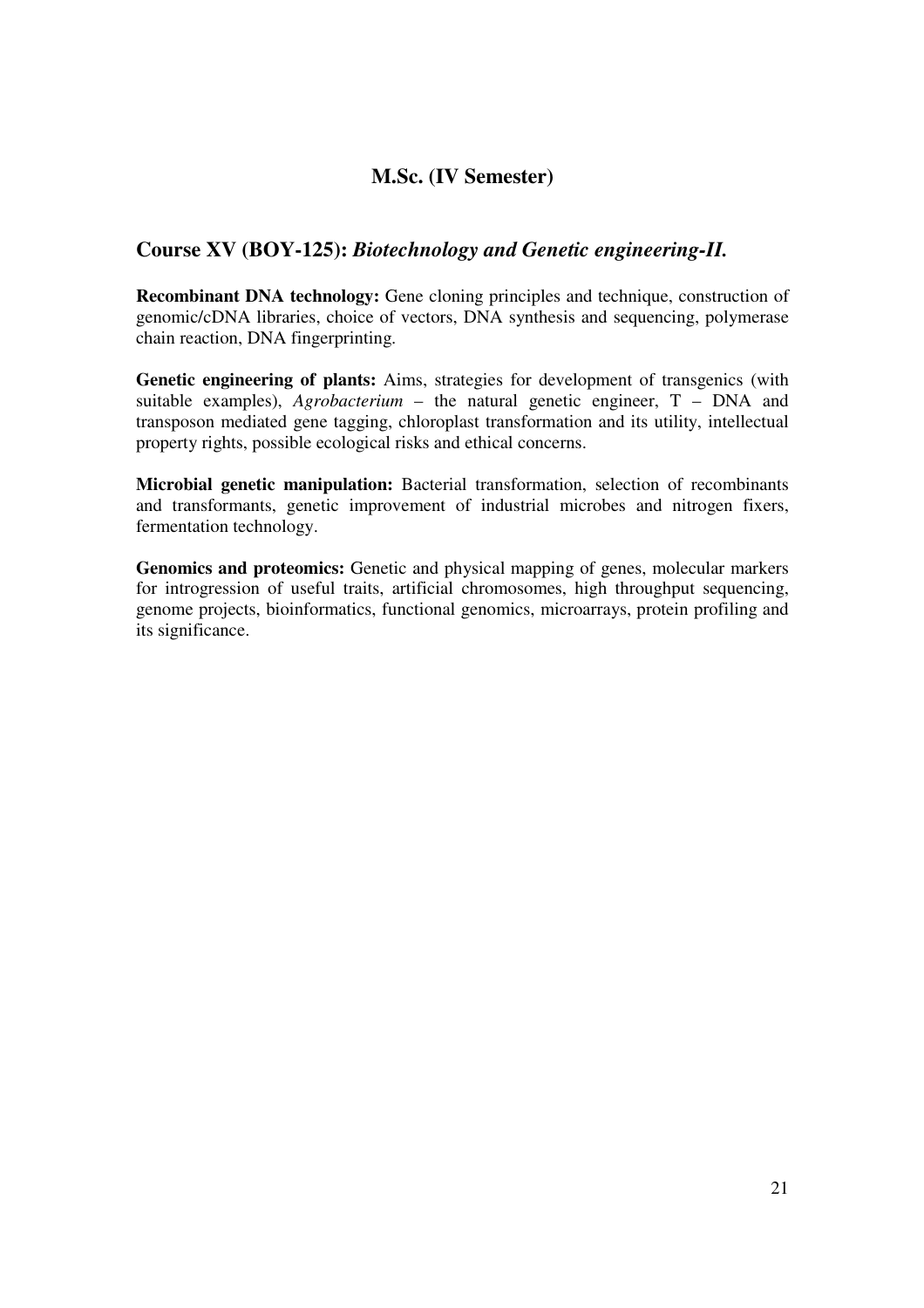### **Course XIX (BOY-126 ST): Elective Paper:** *Stress Physiology***.**

- 1- Chemical and Water potential gradients, determination of Water potential of plants and tissues by Chardakov's, pressure chamber and psychromatic methods. Diffusion and Osmosis: absorption and Conduction of water. Transpiration, its measurements and role in water stress. Mechanisms of stomatal opening and closing.
- 2- Plant responses to biotic and abiotic stress, mechanism of biotic and abiotic stress tolerance, HR and SAR, Water deficit and drought resistance, salinity stress, freezing, chilling and heat stress, oxidative stress. Nitrogen fixation and drought.
- 3- Screening methods for water stress and salt stress tolerant varieties.
- 4- Ultra-structural consequences of drought.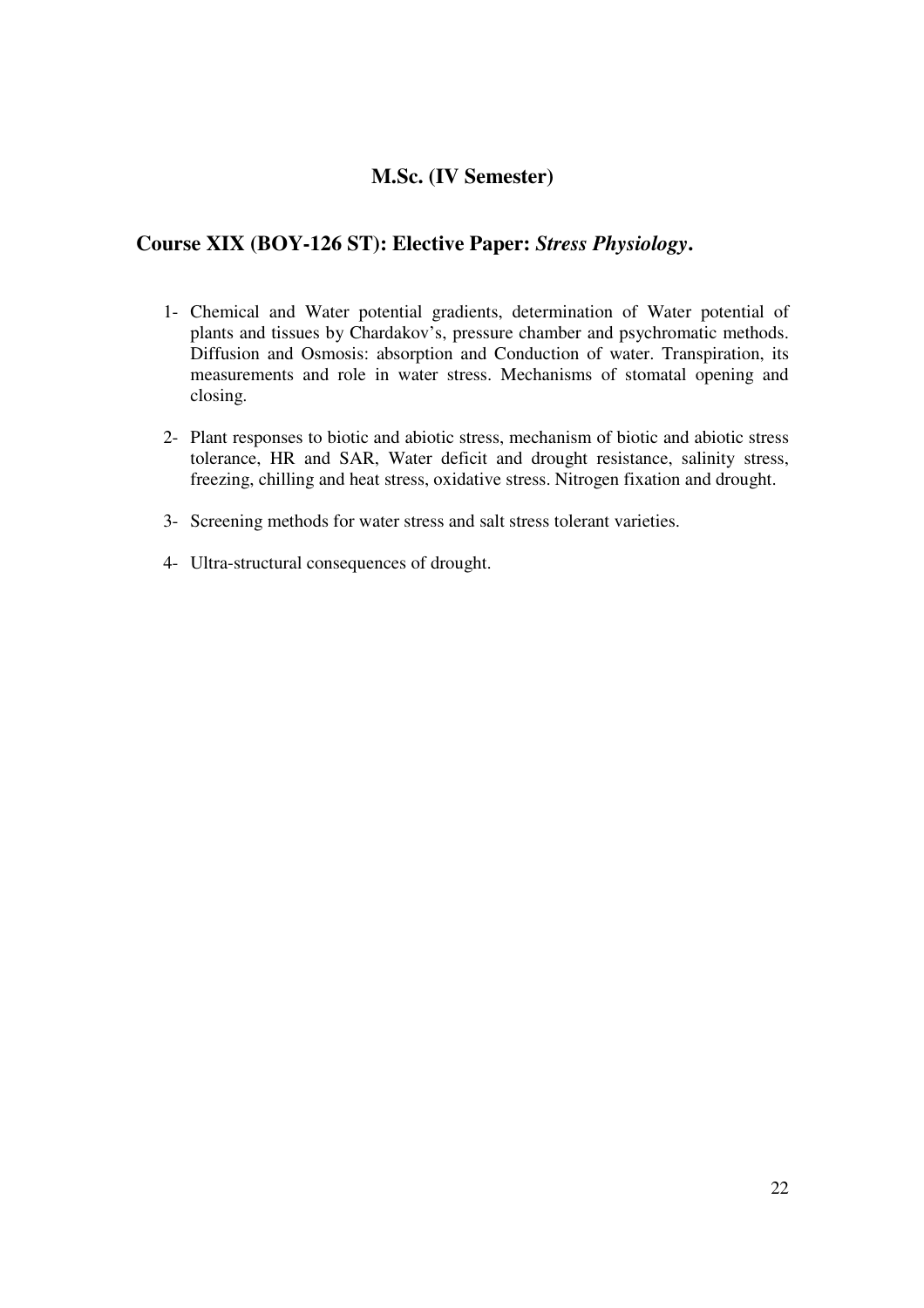### **Course XIX (BOY-126 PP): Elective Paper:** *Plant Protection.*

**Unit I:** Definition of Pest, Pest problems and Crop damage caused by Pests, Plant Pathogens as Pests-identifying characters of fungal, bacterial, viral, mycoplasma and nematode as Pest; Pest surveillance.

**Unit II:** Symptoms caused by different Plant Pathogens Mechanism of Pathogenesis including general idea about role of enzymes and toxins host defense mechanism; Plant disease epidemiology.

Unit III: Important Fungal diseases of crop plants caused by Plant Pathogens (Wheat, Rice, Sugarcane, Jowar, Maize, Pulses, Cotton, Potato, Ginger) with special reference to causal organism, etiology and disease cycle.

**Unit IV:** Plant protection with chemical Pesticides, general idea about fungicides (Inorganic, Organic, Systemic), insecticides, bactericides, nematicides, herbicides, theirtradenames, formulations etc; soil and Seri treatments.

**Unit V:** Cultural methods of Pest management-field sanitation, use of clear planting material, crop rotation etc; Physical method of Pestcontrol; Biological Pesticides (microbial insecticides, microbial herbicides, mycopesticides etc); Legislative measures of plant protection; Integrated Pest and disease management.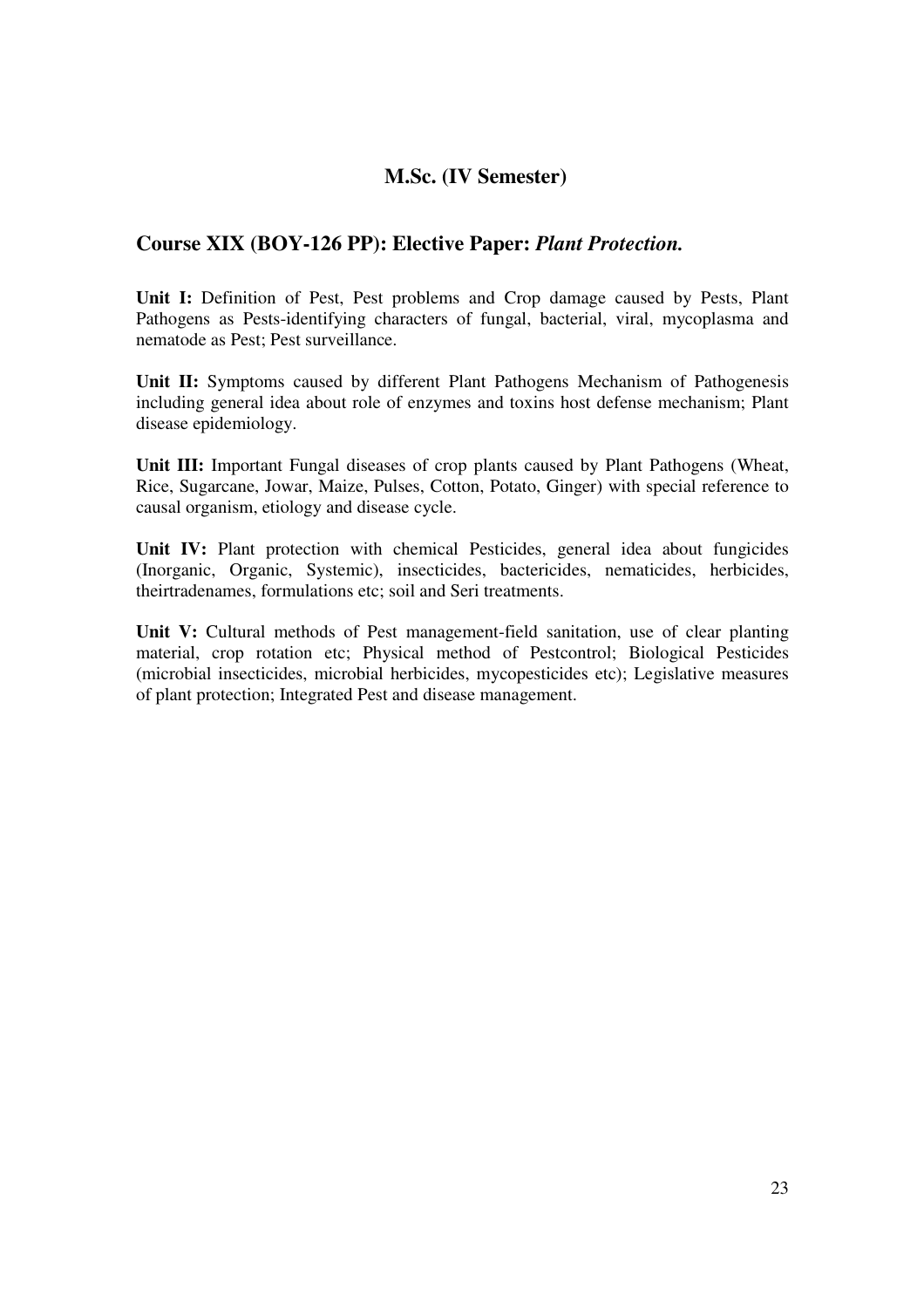# **Course XIX (BOY-126 CB): Elective Paper:** *Crop Genetics and Plant Breeding.*

**UNIT I-Genetic principles:** Origin &development of crop genetics, Mendelian principles of inheritance, Interaction of Genes, Multiple allelism, Lethality Atavism, Pleotropy, Qualitative and Quantitative Inheritance, Extra chromosomal inheritance, Evolution of crop plants such as wheat Rice Cotton ,Sugarcane, Gram & Mustard.

Apomixis, Incompatibility and male sterility systems & their uses in plant breeding.

Role of plant breeding in Agriculture: History &Objectives of plant breeding, early plant breeders and their accomplishments.

**UNIT II-Plant Breeding Methods:** Basic schemes, Pure lines and Inbred lines, Breeding methods for improvement of self pollinated plants, cross pollinated plants and asexually propagated plants. Back crossing; Single seed decent method, Development of synthetics &composites. Role of Mutation & polyploidy in plant Breeding.

**UNIT III-Breeding for Biotic & Abiotic Stresses:** Mechanism for disease and insect resistance. Breeding for quality traits and for resistance to heat, frost &drought, Release, Seed Production and Distribution of cultivars, Hybrid seed production Identification and release of varieties, Seed Certification, Organization for crop improvement in India.

**UNIT IV-Statistical Methods and Field Plot Techniques:** Data collection and interpretation Source of Variation Design, of experiments, Correlation &Regression; Measure of control tendencies, Test of significance (t&Chi square, Mean, Mode, Median, Standard deviation standard error, Coefficieient of variability, Inbreeding depression & heterosis)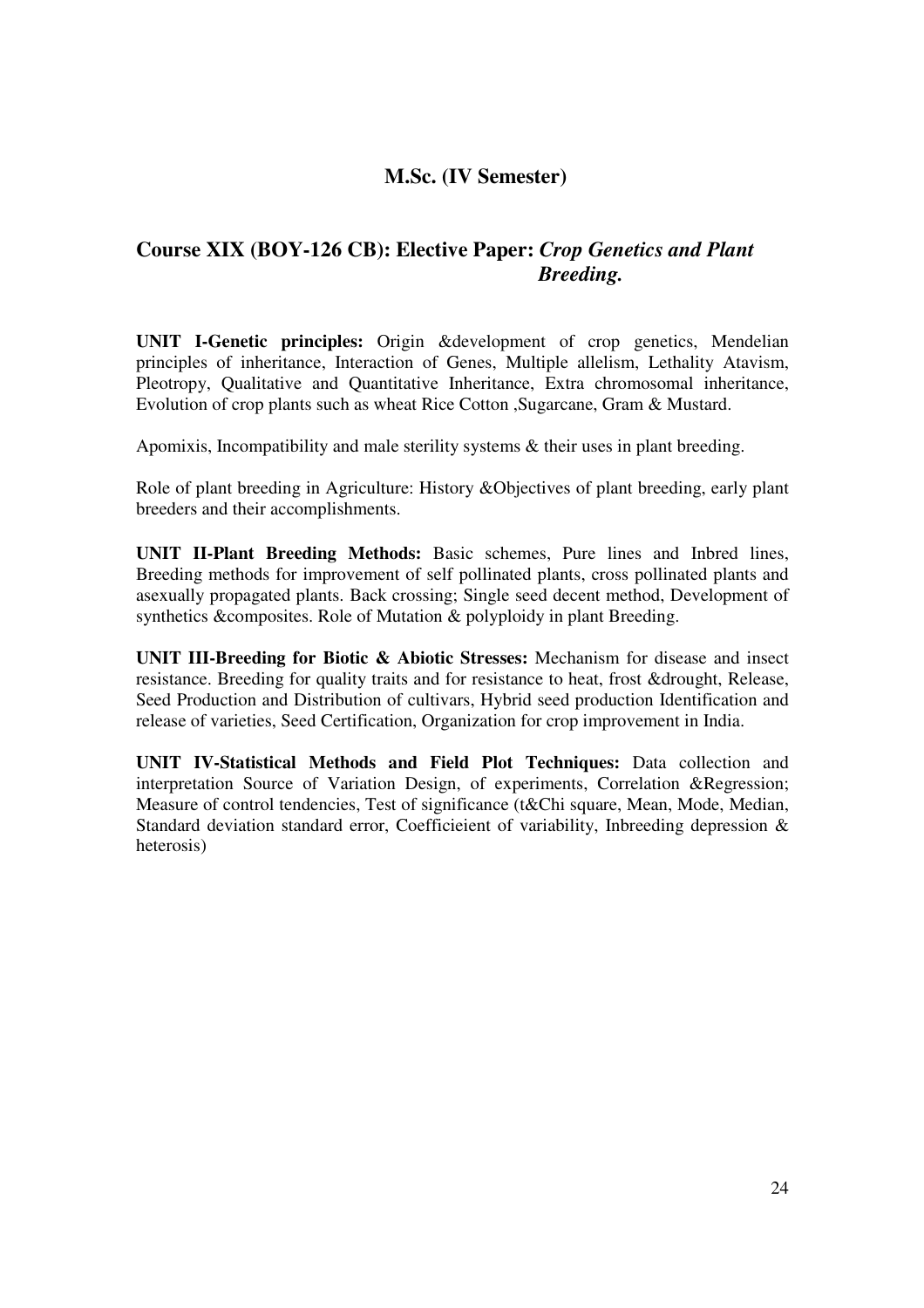#### **Course XIX (BOY-126 ET): Elective Paper:** *Ethnobotany.*

- 1. **Ethnobotany:** Its scope, interdisciplinary approach.
- 2. **Ethnic groups of India:** Major and minor tribes with special reference to Bundelkhand region, life styles of ethnic tribes, conservation practices of biodiversity.
- 3. World centers of ethnobotany with special reference to India.
- 4. Role of ethnobotany in national priority, health care and development of cottage industries in India.
- 5. History and principles of Ayurveda, Unani and Siddha systems of medicines.
- 6. **Plant used in medicines with special reference to the following:** *Adhatoda vasica, Azadirachta indica, Asparagus racemosus, Tinospora cordifolia* and *Terminalia arjuna*.
- *7.* **Herbaceous plant used in medicines with special reference to the following:** *Argemone mexicana, Boerhaavia diffusa, Calotropis procera, Eclipta alba, Evolvulus alsinoides, Withania somnifera, Rauwolfea serpentine* and *Datura alba.*
- 8. **A general study of economically important plants:** Important sources of sugars, fats and oils, spices, fruits and nuts, vegetables and forage crops.
- 9. Plants for scarcity, emergency and supplementary foods.
- 10. Intellectual property rights (patents).